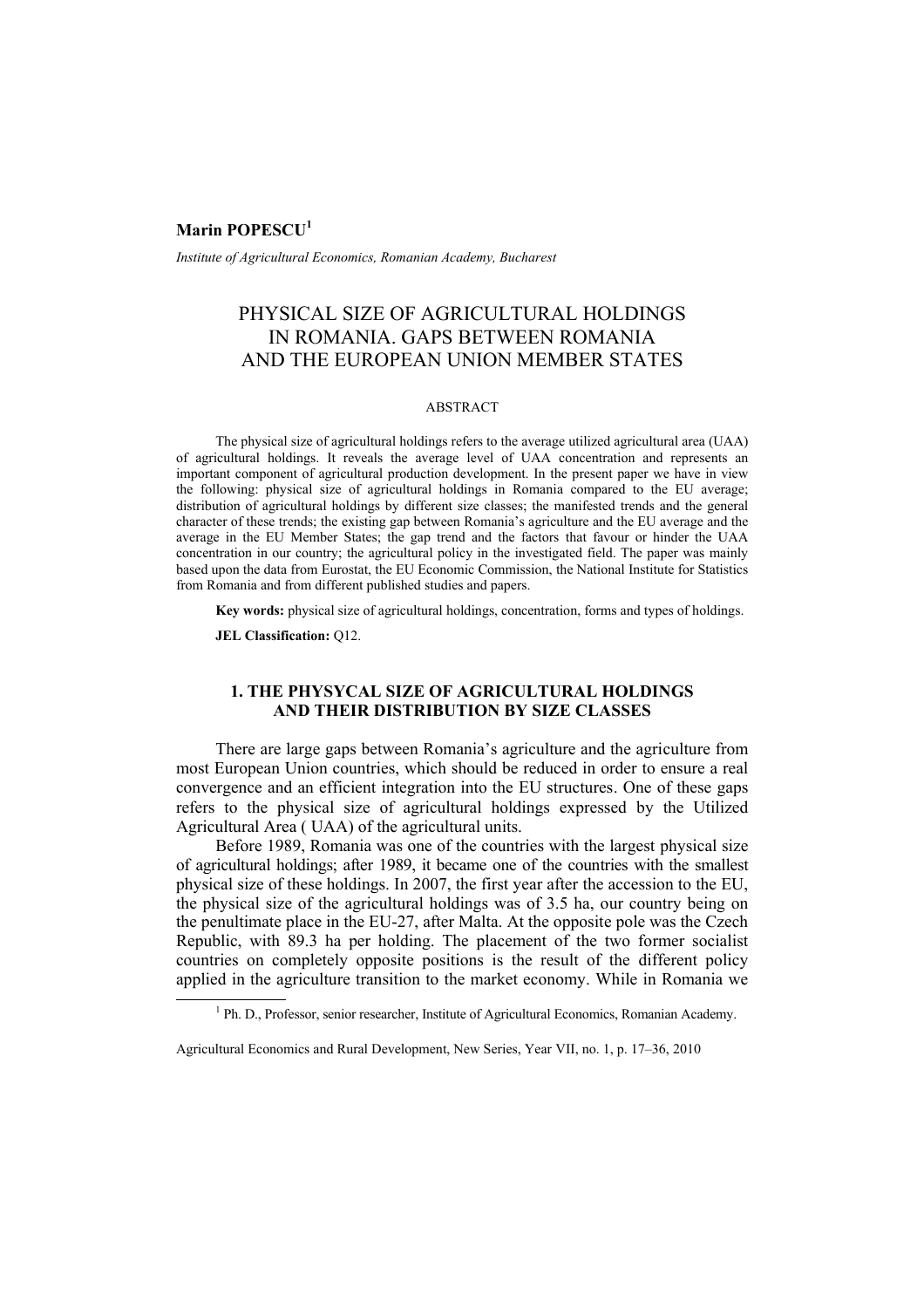had in view the reconstitution of what had been in agriculture before, in the Czech Republic the prefiguration of agriculture's future was had in view. The result in Romania was the atomization of the agricultural holdings and land fragmentation, which is curently higher than 50-60 years ago, in the inter-war period; in the Czech Republic, a concentration of the agricultural areas on holdings took place, which places on a top position among the European Union countries (Figure 1). Romania is practically on the last step in the hierarchy of the EU countries not only as regards the physical size, but also from the point of view of the economic size; in 2007 in Romania, the economic size per holding was 1 ESU, while in Netherlands, which lies at the opposite pole, the economic size was  $111$  ESU (1 ESU = 1200 Euros).



Figure 1. The average physical size of the agricultural holdings in the EU-27 Member States in 2007.

In EU-27, the average area of the agricultural holdings was 12.6 ha in 2007, being 3.5 times higher than in Romania. Such a gap represents a great handicap for Romania. With the above-mentioned size, which adds to the excessive parcelling of the land area, the agricultural holdings in our country are facing great difficulties in practicing a performant and competitive agriculture, in crop rotation organization, in the specialization in the production of certain products with high value added, in the use of technical means and modern technologies, in obtaining large batches of products, in counteracting the negative effects of certain disturbing factors or in market operation, etc.

The very high share of agricultural holdings under 5 ha is characteristic for the distribution of the agricultual holdings by physical size classes; these holdings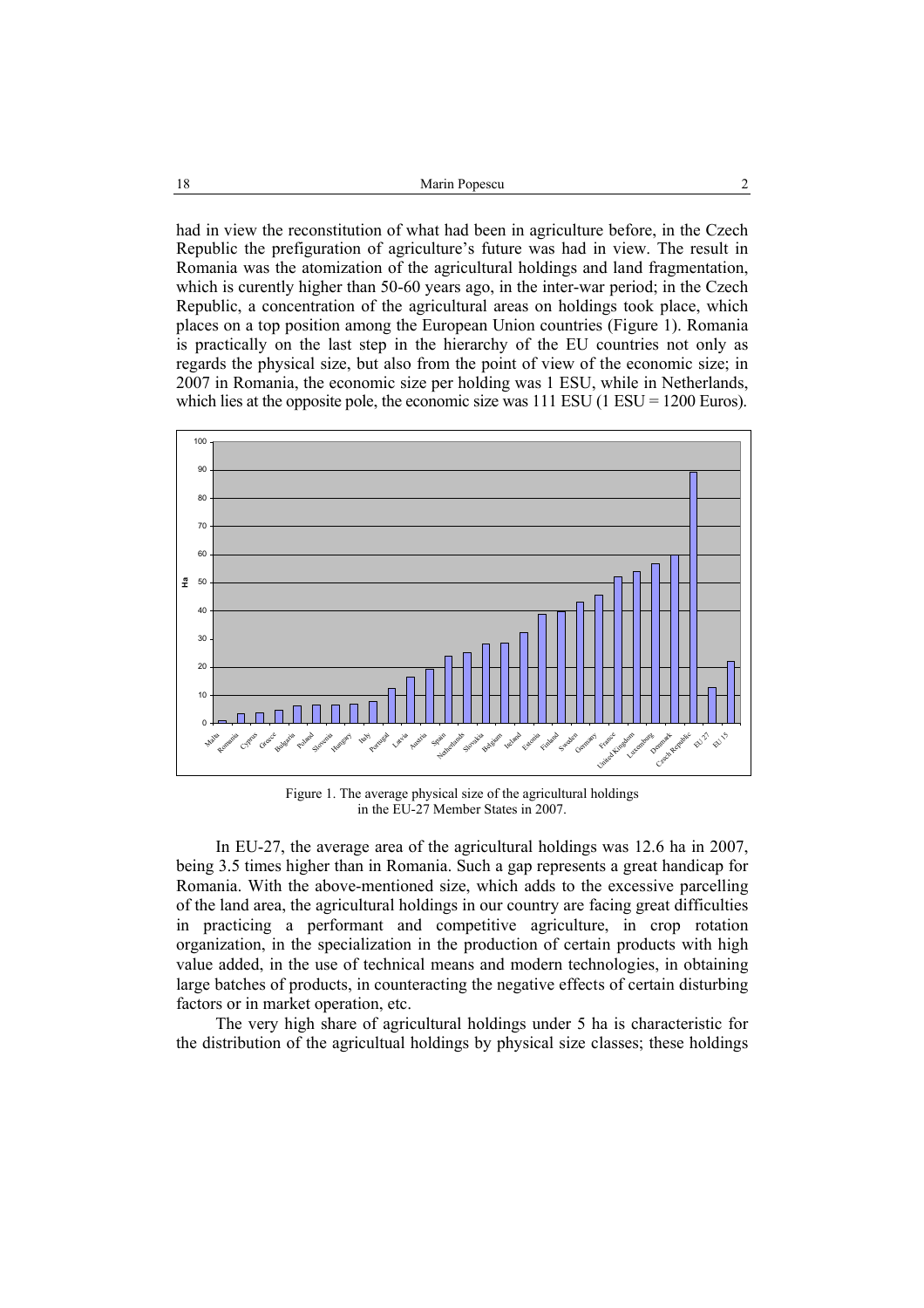represent 90% of total of agricultural holdings, compared to 70% in EU-27; another characteristic is the very low share of holdings of 50 ha and over, i.e. 0.3%, as against 5.1% in EU-27 (Table 1). Romania outstrips only Bulgaria in the first case and Malta in the second case. It is also worth mentioning the relatively low share of farms between 5 and 50 ha, i.e. 9.9%, as compared to 24.5% in EU-27.

|             |             | The distribution of agricultural notalings by different size classes in Romania versus EO-27 |                 |            |       |            |          |      |                  |         |
|-------------|-------------|----------------------------------------------------------------------------------------------|-----------------|------------|-------|------------|----------|------|------------------|---------|
|             | <b>Size</b> |                                                                                              | <b>Holdings</b> |            |       |            |          |      |                  |         |
|             | class       |                                                                                              |                 |            |       |            |          |      |                  |         |
|             |             |                                                                                              |                 |            |       |            |          |      |                  |         |
|             |             |                                                                                              | <b>Thousand</b> |            |       | % of total |          |      | Average size-ha- |         |
|             | (Ha)        | 2003                                                                                         | 2005            | 2007       | 2003  | 2005       | 2007     | 2003 | 200              | 200     |
|             |             |                                                                                              |                 |            |       |            |          |      | 5                | 7       |
|             | $0 - 5$     | 10957.                                                                                       | 10349.          | 9644.8     | 72.9  | 71.5       | 70.4     | 1.4  | 1.4              | 1.1     |
|             |             | 6                                                                                            |                 |            |       |            |          |      |                  |         |
|             | $5 - 10$    | 1526.1                                                                                       | 1584.7          | ${2553.2}$ | 10.2  | 10.9       | ${18.6}$ | 7.0  | 7.0              | ${9.6}$ |
| EU 27       | $10 - 20$   | 1015.1                                                                                       | 1030.4          |            | 6.8   | 7.1        |          | 14.0 | 14.0             |         |
|             | $20 - 50$   | 835.4                                                                                        | 825.9           | 804.3      | 5.6   | 5.7        | 5.9      | 31.5 | 31.5             | 31.8    |
|             | $\geq 50$   | 687.1                                                                                        | 691.8           | 698.1      | 4.5   | 4.8        | 5.1      | 155  | 153              | 155     |
|             | Total       | 15021.4                                                                                      | 14482.0         | 13700.4    | 100.0 | 100.0      | 100.0    | 11.5 | 11.9             | 12.3    |
|             | $0 - 5$     | 4205.1                                                                                       | 3870.7          | 3530.7     | 93.8  | 90.9       | 89.8     | 12.8 | 1.3              | 1.4     |
| Roman<br>ia | $5 - 10$    | 218.9                                                                                        | 289.6           | 300.0      | 4.9   | 6.8        | 7.7      | 6.6  | 6.7              | 6.7     |
|             | $10 - 20$   | 37.4                                                                                         | 65.9            | 71.1       | 0.8   | 1.5        | 1.8      | 12.6 | 12.3             | 13.0    |
|             | $20 - 50$   | 9.5                                                                                          | 16.1            | 16.1       | 0.2   | 0.4        | 0.4      | 29.6 | 29.2             | 29.9    |
|             | > 50        | 14.1                                                                                         | 13.8            | 14.4       | 0.3   | 0.3        | 0.3      | 482  | 403              | 382     |
|             | Total       | 4484.9                                                                                       | 4256.2          | 3931.4     | 100.0 | 100.0      | 100.0    | 3.1  | 3.3              | 3.5     |

The distribution of agricultural holdings by different size classes in Romania versus EU-27

|         | Size class |                          | Utilized Agricultural Area |        |            |       |       |  |  |
|---------|------------|--------------------------|----------------------------|--------|------------|-------|-------|--|--|
|         | (Ha)       | <b>Thousand hectares</b> |                            |        | % of total |       |       |  |  |
|         |            | 2003                     | 2005                       | 2007   | 2003       | 2005  | 2007  |  |  |
|         | $0 - 5$    | 15053                    | 14856                      | 10990  | 8.7        | 8.6   | 6.5   |  |  |
|         | $5 - 10$   | 10675                    | 11056                      | 10714  | 6.2        | 6.4   | 6.3   |  |  |
| $EU-27$ | $10 - 20$  | 14235                    | 14401                      | 13887  | 8.2        | 8.4   | 8.2   |  |  |
|         | $20 - 50$  | 26307                    | 26035                      | 25590  | 15.2       | 15.1  | 15.2  |  |  |
|         | $\geq 50$  | 106535                   | 105649                     | 107898 | 61.7       | 61.4  | 63.8  |  |  |
|         | Total      | 172794                   | 171996                     | 169079 | 100.0      | 100.0 | 100.0 |  |  |
|         | $0 - 5$    | 4939                     | 5102                       | 4829   | 35.5       | 36.7  | 35.1  |  |  |
|         | $5 - 10$   | 1441                     | 1926                       | 2018   | 10.3       | 13.9  | 14.7  |  |  |
| Romania | $10 - 20$  | 471                      | 850                        | 924    | 3.4        | 6.1   | 6.7   |  |  |
|         | $20 - 50$  | 281                      | 470                        | 481    | 2.0        | 3.4   | 3.5   |  |  |
|         | $\geq 50$  | 6798                     | 5558                       | 5500   | 48.8       | 40.0  | 40.0  |  |  |
|         | Total      | 13931                    | 13907                      | 13753  | 100.0      | 100.0 | 100.0 |  |  |

*Source*: European Union, Agriculture in the European Union. Statistical and Economic Union.

The distribution of agricultural holdings by physical size classes must be investigated in close connection with the utilized agricultural area distribution: the farms under 5 ha in Romania utilized 35.1% of the agricultural area as opposed to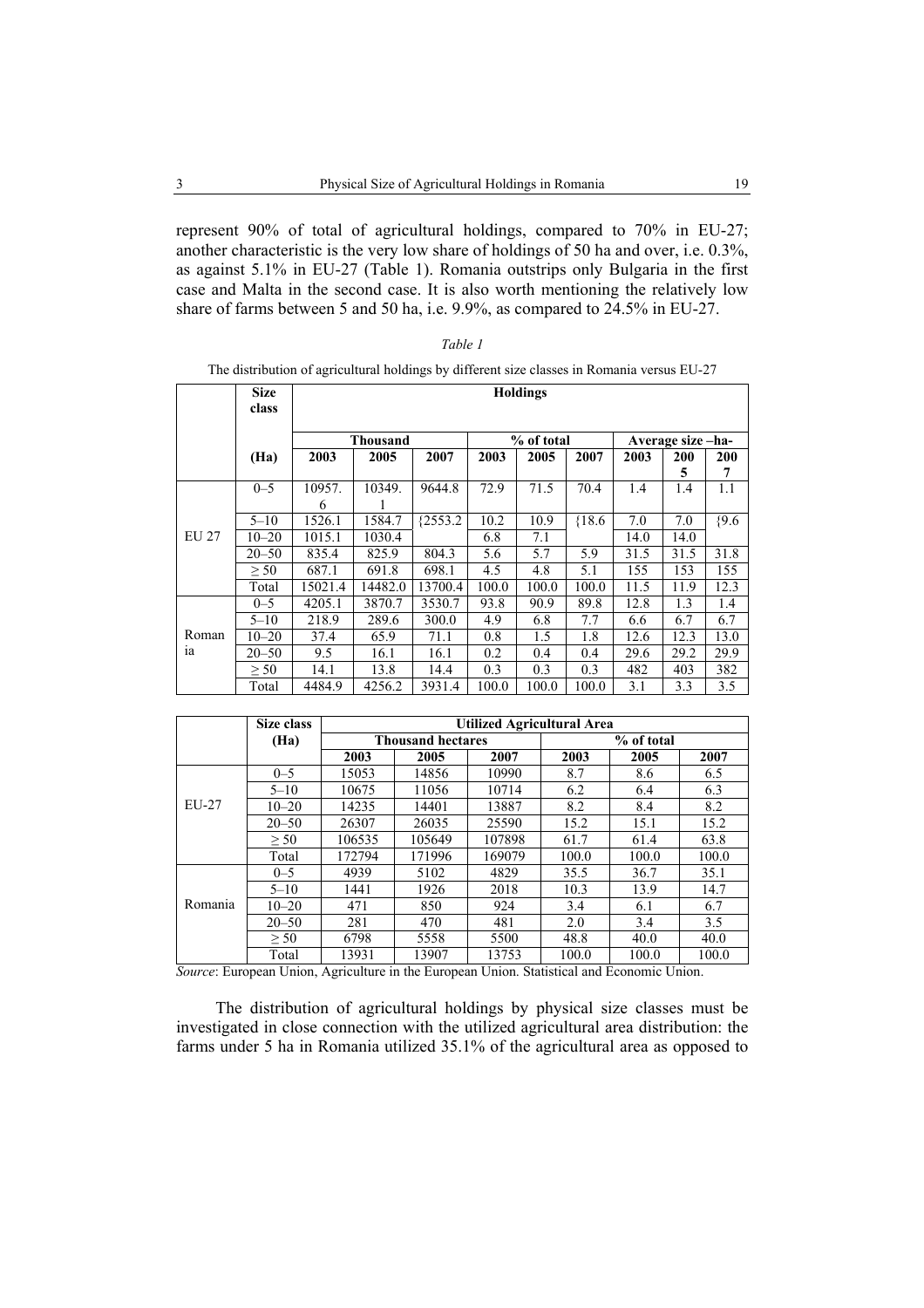6.5% in the EU<sup>2</sup>; the agricultural holdings with 50 and over 50 ha utilized 40.0% of the agricultural area as opposed to  $63.8\%$  in the EU<sup>3</sup>, while the farms with 5–50 ha utilized 24.9% of the agricultural area as opposed to 29.7% in the  $EU^4$ .

## **2. THE INCREASE OF THE PHYSYCAL SIZE OF AGRICULTURAL HOLDINGS–GENERAL TREND**

The trend of the physical size of agricultural holdings was increasing both in Romania and in EU – in Romania from 3.1 ha in 2003 to 3.5 ha in 2007, and in EU 27 from 11.5% to 12.3%. The increase by only 0.4 ha in Romania was not enough to result in the diminution of the existent gap compared to the EU average. In case this increase is maintained in the next years, too, it will take 10–12 years to raise the farm physical size by 1 ha, while the gap would increase rather than diminish. In order to marrow the existing gap, it will be necessary to continue the structural reform and to increase the average farm size at a rate higher than the average rate in the EU. We mention that the physical farm size increased much over the EU average in certain countries in 2007 as compared to 2003: the increase was 10.0 ha in the Czech Republic, 6.8 ha in France, 5.0 ha in Denmark, 4.5 ha in Germany and 4.2 ha in Belgium (Table 2).

|            | Average size of holdings |      |      | <b>Average size of holdings</b> |      |      |      |
|------------|--------------------------|------|------|---------------------------------|------|------|------|
|            | 2003                     | 2005 | 2007 |                                 | 2003 | 2005 | 2007 |
| EU 27      | 11.5                     | 11.9 | 12.3 | Luxembourg                      | 51.2 | 52.7 | 56.8 |
| Belgium    | 25.4                     | 26.9 | 29.6 | Hungary                         | 5.6  | 6.0  | 6.8  |
| Bulgaria   | 4.4                      | 5.1  | 6.2  | Malta                           | 1.0  | 0.9  | 0.9  |
| Czech Rep. | 79.3                     | 84.2 | 89.3 | <b>Netherlands</b>              | 23.5 | 23.9 | 24.9 |
| Denmark    | 54.7                     | 52.4 | 59.7 | Austria                         | 18.7 | 19.1 | 19.3 |
| Germany    | 41.2                     | 43.7 | 45.7 | Poland                          | 6.6  | 6.0  | 6.5  |
| Estonia    | 38.9                     | 29.9 | 32.3 | Portugal                        | 10.4 | 11.4 | 12.6 |
| Ireland    | 31.7                     | 31.8 | 32.3 | Romania                         | 3.1  | 3.3  | 3.5  |
| Greek      | 4.8                      | 4.8  | 4.7  | Slovenia                        | 6.3  | 6.3  | 6.5  |

*Table 2* 

The evolution of the average size of agricultural holdings in the European Union

 2  $^{2}$  At this physical size class of holdings, Romania outstrips by far all the other countries in the EU. There are countries where the share of the utilized agricultural area on the farms under 5 ha is very low – Denmark (0.1%), Ireland (0.6), the Czech Republic and Finland (0.8), the United Kingdom (0.9), France  $(1.0)$ , Germany and Sweden  $(1.1)$ , Belgium  $(1.8)$ , netherlands  $(2.4)$ .

 At this size class, the average physical size of the agricultural holdings in Romania is 382 hectares, as compared to 155 hectares in EU-27. 4

 $<sup>4</sup>$  If we refer only to the agricultural holdings that use 10–50 ha that can be considered the core of the</sup> medium-sized holdings, of the medium-sized class, respectively, their share is only 10.2 % in Romania, as compared to 33.4 % in EU-27.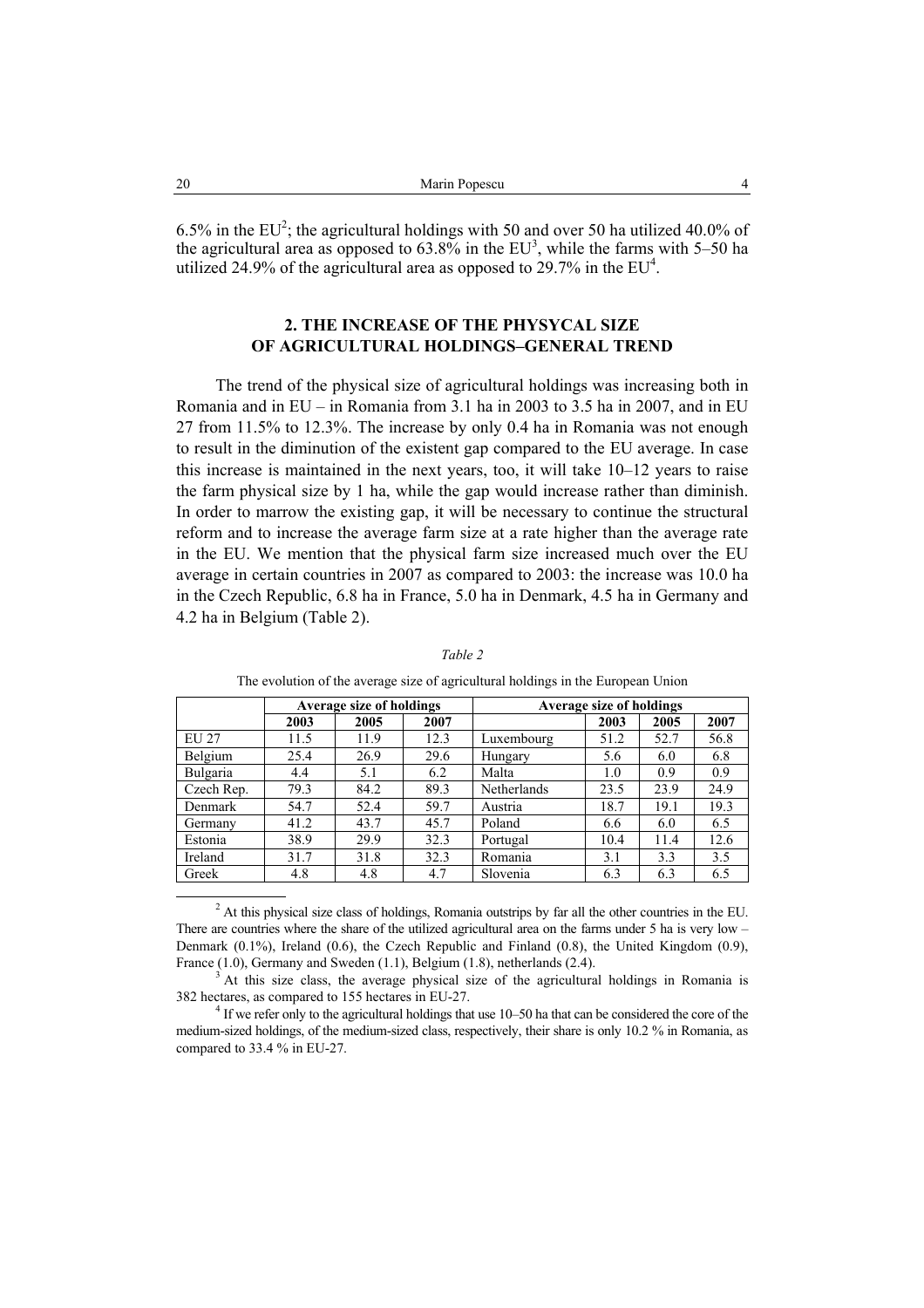| Spain     | 21.9 | 23.0 | 23.9 | Slovakia       | 27.0 | 27.4 | 28.1 |
|-----------|------|------|------|----------------|------|------|------|
| France    | 45.3 | 48.7 | 52.1 | Finland        | 29.9 | 32.1 | 33.6 |
|           |      |      |      |                |      |      |      |
| Italy     | 6.7  | 7.4  | 7.6  | Sweden         | 46.1 | 42.1 | 42.9 |
| Cyprus    | 3.5  | 3.4  | 3.6  | United Kingdom | 57.4 | 55.6 | 53.8 |
| Latvia    | 11.8 | 13.2 | 16.5 | EU 15          | 20.2 | 21.4 | 22.0 |
| Lithuania | 9.2  | 11.0 | 11.5 |                |      |      |      |

*Source*: European Union, Agriculture in the European Union. Statistical and Economic Union.

In the evolution of the distribution of agricultural holdings by physical size classes in the EU, an increasing trend can be noticed in the share of holdings with 50 ha and over, from 4.5% in 2003 to 5.1% in 2007, as well as of the share of utilized agricultural area on these holdings from 61.7% to 63.8%. In Romania, while the share of the agricultural holdings remained the same, i.e.  $-0.3\%$ , the share of the utilized agricultural area decreased from 48.8% to 40.0%, by almost 9%. This reverse evolution compared to the EU average was mainly the result of dismantling certain agricultural holdings/ associations and of the restitution to former owners or their heirs of certain land areas from the commercial companies and from the public administration units on the basis of Law no. 247/2005 on the reform in ownership and justice.<sup>5</sup> A part of these areas went into holdings of lower size classes, and another part was set aside from the agricultural use and utilized for other purposes – construction of dwellings, offices, warehouses, etc.

As a result of the diminution of areas in the size class of 50 ha and over, the average size of the respective holdings was down from 482 ha in 2003 to 382 ha in 2007. In spite of this, the average farm size in our country at this size class is higher than that in EU-27 (i.e.155 ha). This is a characteristic feature of the former socialist countries that joined the Eupopean Union. The average farm size in this size class in these countries is higher than the average in EU-15 and in most of them higher than the EU-27 average. The largest farm size is found in Slovakia (621 ha), the Czech Republic (494 ha), Bulgaria (409 ha) and Romania (382 ha). Among the other countries, the largest size in the size class 50 ha and over is found in Portugal (226 ha), Spain (174ha), Denmark and the United Kingdom (183 ha) and in Germany (146 ha) (Table 3 ).

 $rac{1}{5}$  $<sup>5</sup>$  In this way, the same system of solving up the land ownership was continued as in the case of</sup> de-collectivization and privatization, which led to the diminution of land areas concentration not only in the private state domain, but also in the public domain, in the agricultural research institutes and stations, on the didactic farms, to the destruction of fruit tree and vine plantations and agro-zootechnical constructions, to pillage phenomena and country wealth diminution. The land areas dedicated to agricultural research diminished from 160,000 ha in 1990 to 35,600 ha at present. The National Agricultural Research & Development Institute from Fundulea had an area of 7500 ha in 1990; at present it administrates only 1700 ha, out of which 400 ha are subject to claims. The 61 ha of the Fruit Tree Research Institute in Baneasa were claimed as compensation by different businesssmen, who never owned properties on the institute land. By the diminution of the land areas dedicated to agricultural research, Romania will lose national biological material that is extremely valuable for agriculture.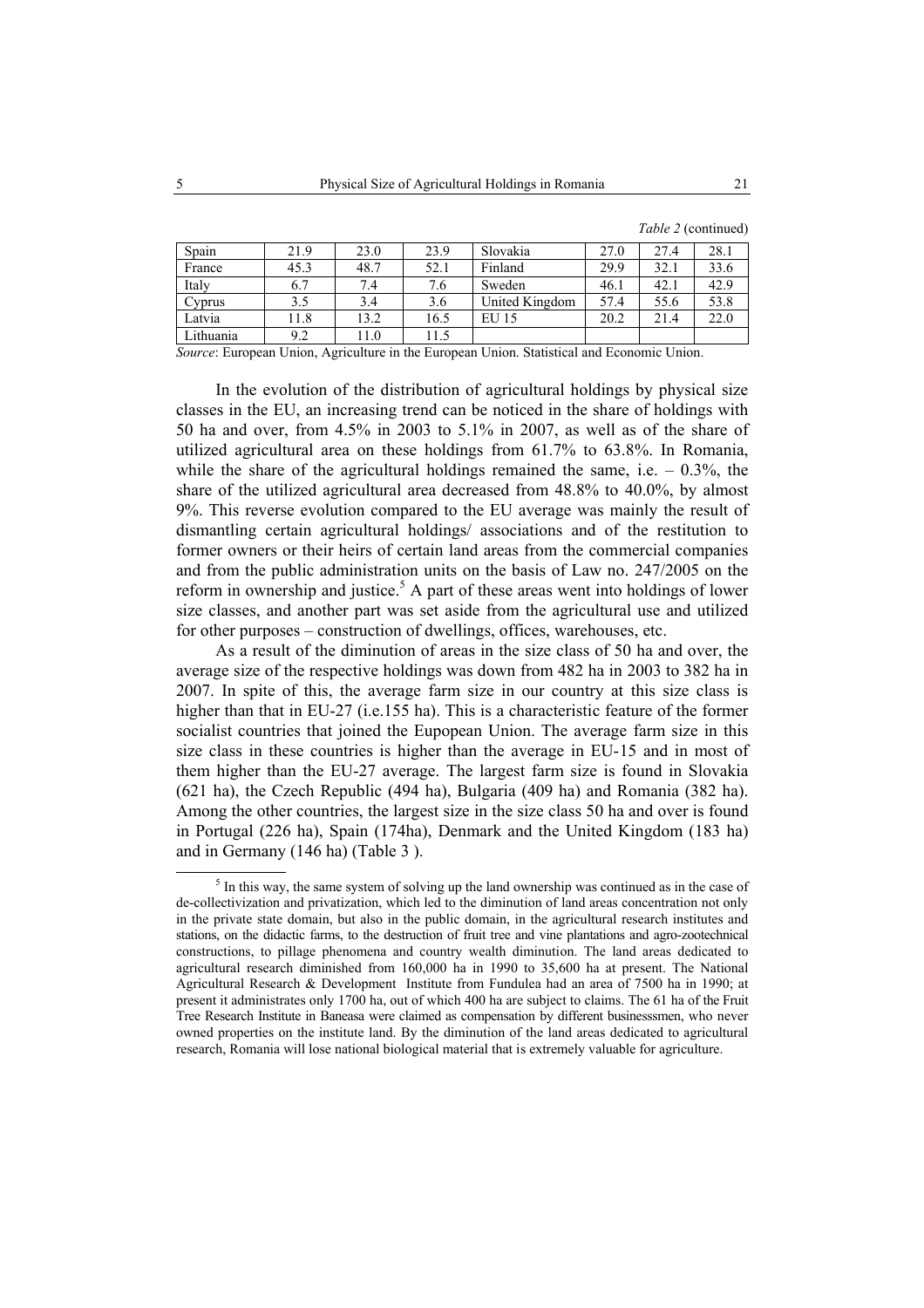#### *Table 3*

| Hierarchy of the EU-27 countries in relation to the farm size in the size class of 50 ha and over and to |
|----------------------------------------------------------------------------------------------------------|
| the share of utilized agricultural area oo these farms in 2007                                           |

| In relation to the farm size |             | In relation to the share of utilized agricultural area |                      |  |  |
|------------------------------|-------------|--------------------------------------------------------|----------------------|--|--|
| (Ha)                         |             | (%)                                                    |                      |  |  |
| Slovakia                     | 620.7       | Slovakia                                               | 92.9                 |  |  |
| Czech Republic               | 449.3       | Czech Republic                                         | 92.7                 |  |  |
| Bulgaria                     | $407.6^{x}$ | Luxemburg                                              | 85.9                 |  |  |
| Romania                      | 381.9       | United Kingdom                                         | 85.5                 |  |  |
| Estonia                      | 268.5       | France                                                 | 82.7                 |  |  |
| Hungary                      | 259.0       | Denmark                                                | 80.3                 |  |  |
| Portugal                     | 228.9       | Spain                                                  | $\frac{79.6^{x}}{2}$ |  |  |
| United Kingdom               | 186.6       | Bulgaria                                               | $79.1^{x}$           |  |  |
| Lithuania                    | 174.4       | Germany                                                | 74.7                 |  |  |
| Spain                        | $173.5^{x}$ | Hungary                                                | 74.7                 |  |  |
| Poland                       | 152.6       | Sweden                                                 | 72.2                 |  |  |
| Germany                      | 147.5       | Portugal                                               | 64.7                 |  |  |
| Latvia                       | 143.1       | Belgium                                                | 55.1                 |  |  |
| Denmark                      | 139.7       | Finland                                                | 52.7                 |  |  |
| Slovenia                     | 132.5       | Latvia                                                 | 49.1                 |  |  |
| Italy                        | 125.4       | Netherlands                                            | 47.6                 |  |  |
| Sweden                       | 125.8       | Lithuania                                              | 46.0                 |  |  |
| France                       | 115.4       | Ireland                                                | 45.9                 |  |  |
| Austria                      | 114.9       | Austria                                                | 40.7                 |  |  |
| Cyprus                       | 102.5       | Romania                                                | 40.0                 |  |  |
| Luxembourg                   | 101.8       | Italy                                                  | 39.4                 |  |  |
| Greece                       | 90.4        | Cyprus                                                 | 27.9                 |  |  |
| Belgium                      | 86.0        | Poland                                                 | 24.3                 |  |  |
| Finland                      | 85.1        | Greece                                                 | 15.3                 |  |  |
| Ireland                      | 83.7        | Slovenia                                               | 10.9                 |  |  |
| Netherlands                  | 81.3        | Malta                                                  | .                    |  |  |
| Malta                        | $\cdots$    | EU-27                                                  | 63.8                 |  |  |
| EU-27                        | 155         | $EU-15$                                                | $67.2^{x}$           |  |  |
| EU-15                        | $139.9^{x}$ |                                                        |                      |  |  |
| $\overline{x}$ 2005          |             |                                                        |                      |  |  |

 $x$  2005

*Source*: European Union, Agriculture in the European Union. Statistical and Economic Union.

The share of the utilized agricultural area (UAA) on the holdings in the size class 50 ha and over is quite significant for the present and future of agriculture. This share ranges from 10.9% in Slovenia to 92.9% in Slovakia. In 15 countries of the EU-27, the UAA share in total utilized agricultural area is higher than 50%. It is obvious that the agricultural production from the above-mentioned size class also exceeds 50%. The average share of UAA in EU-27 was 63.8%. Romania is one of the countries with the UAA share under 50%, i.e. 40.0% (down by 9% as compared to 2003). As a trend, the EU average has increased, getting close to 70%. Among the large countries, France came to utilize 82.7% of its UAA on the holdings of 50 ha and over, Germany 74.4%, the United Kingdom 85.5% and Spain 69.6%.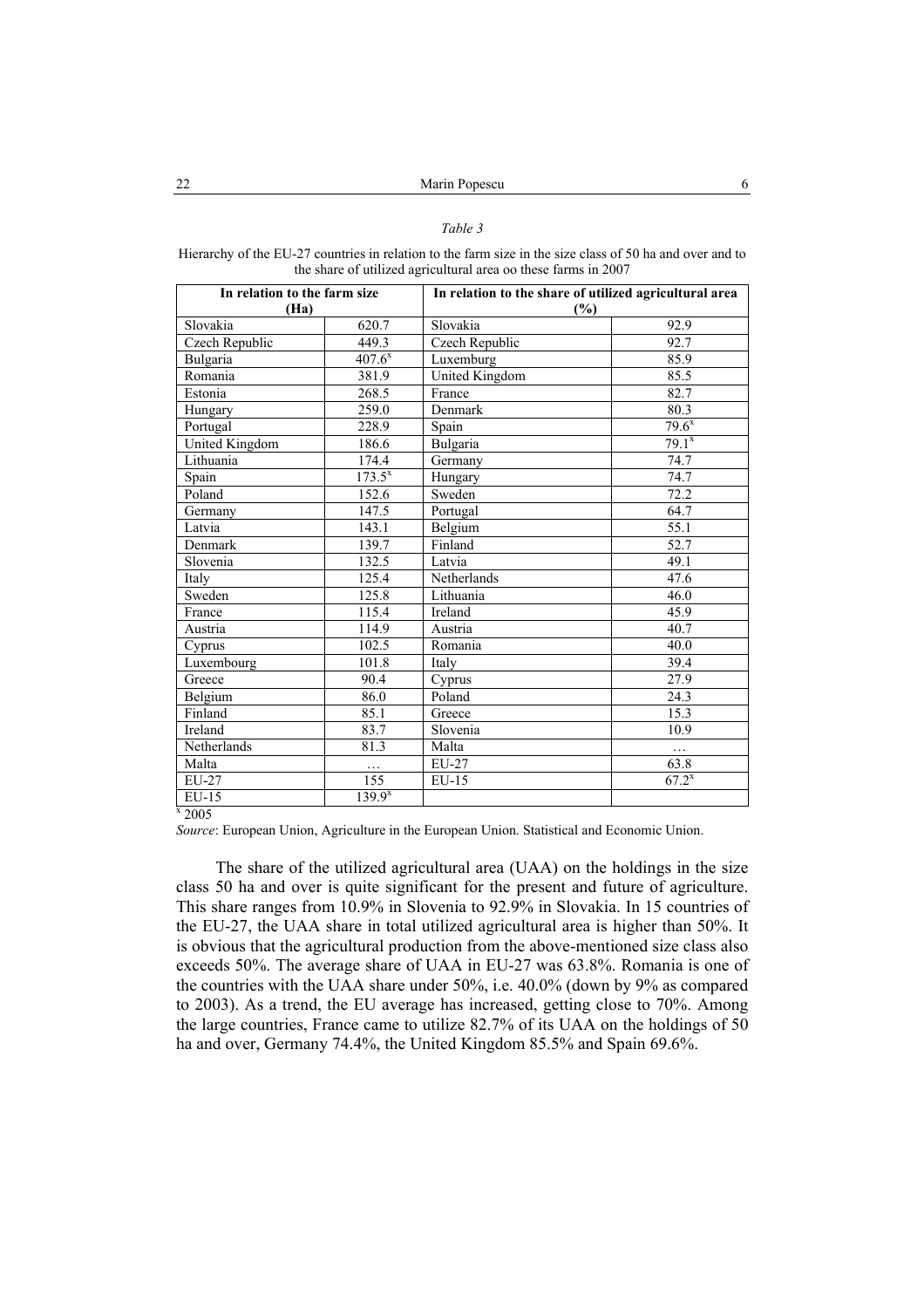### **3. DIVERSIFICATION OF FARM TYPES AND FORMS. THE COMMERCIAL FAMILY FARMS – THE PREVAILING FORM**

From the presented statistical data, it results that in Romania's agriculture there is a very large number of farms with very small areas (subsistence or semisubsistence farms) and a very small number of holdings with very large areas; inbetween, there is a relatively low number of farms that use a relatively modest land area. Such a structure yields production and efficiency results that put Romania in a less favourable situation. As a result, the change of the present structure is imposed, in the following directions:

a) Diminution of the number of the small farms and of the share of their utilized area in total UAA;

b) Increase of the number of medium-sized farms, of the commerciallyoriented family farms in the first place, as well as of the share of their utilized area in total UAA;

c) Increase in the number of large-sized holdings and of the share of their utilized area in total agricultural area<sup>6</sup>.

At present in Romania's agriculture, there are different farm types and forms, each of them having advantages and disadvantages. The debates on the absolute superiority of one type or another have largely a dogmatic character. In practice, one should take into consideration not only the economic criteria, but also the social and ecological criteria, not only the private economic interest, but also the national economic interest, the "abundance" or "scarcity" of the natural production factors, the number of the people to feed, the traditions, etc. The absolutization of one type or another of farms on the basis of a certain criterion is rather counterproductive. The tendency is not to simplify the structure of farms but rather to diversify the types and forms of farms (as well as the ownership). This presupposes, on the basis of the lessons learnt from the experience of other countries and of the

 <sup>6</sup> <sup>6</sup> As regards the farm structure evolution, very many opinions were formulated. According to one of these, the segment of individual household farms, which is relatively large (from 10 to 20 ha) could represent the backbone of the sector of Romanian commercial family farms, similar to the family farm pattern in the European Union; at the same time, the segment of farms with less than 5 ha is prone to remain at the semisubsistence or subsistence level level and to gradually dissapear. The category of farms between 5 and 10 ha could evolve in both directions, either towards commercial farms, by expansion, or towards semi-subsistence (Mihail Dumitru, Doina Diminescu, Valentin Lazea, Rural Development and the Reform of Romanian Agriculture, 2004, p.12).

Starting from the extremely unfavourable farm structure, Letitia Zahiu highlights the necesssity of certain priority support measures and orientation towards the creation of medium-sized farms, belonging both to physical entities and to associative organization forms (Letitia Zahiu, Politici și piețe agricole, Ed. Ceres, 2005, p.102).

The Romanian Center for European Policies proposes, 'Romania's strategic reorientation to the medium-sized farm support (20–100 ha) which could ensure both productivity increase and the rural population's getting out of poverty. The support to very large-sized farms will only lead to a South American model, with a few thousands of very large-sized holdings in the middle of the generalized rural poverty' (Lucian Luca, Economistul, October 29, 2009).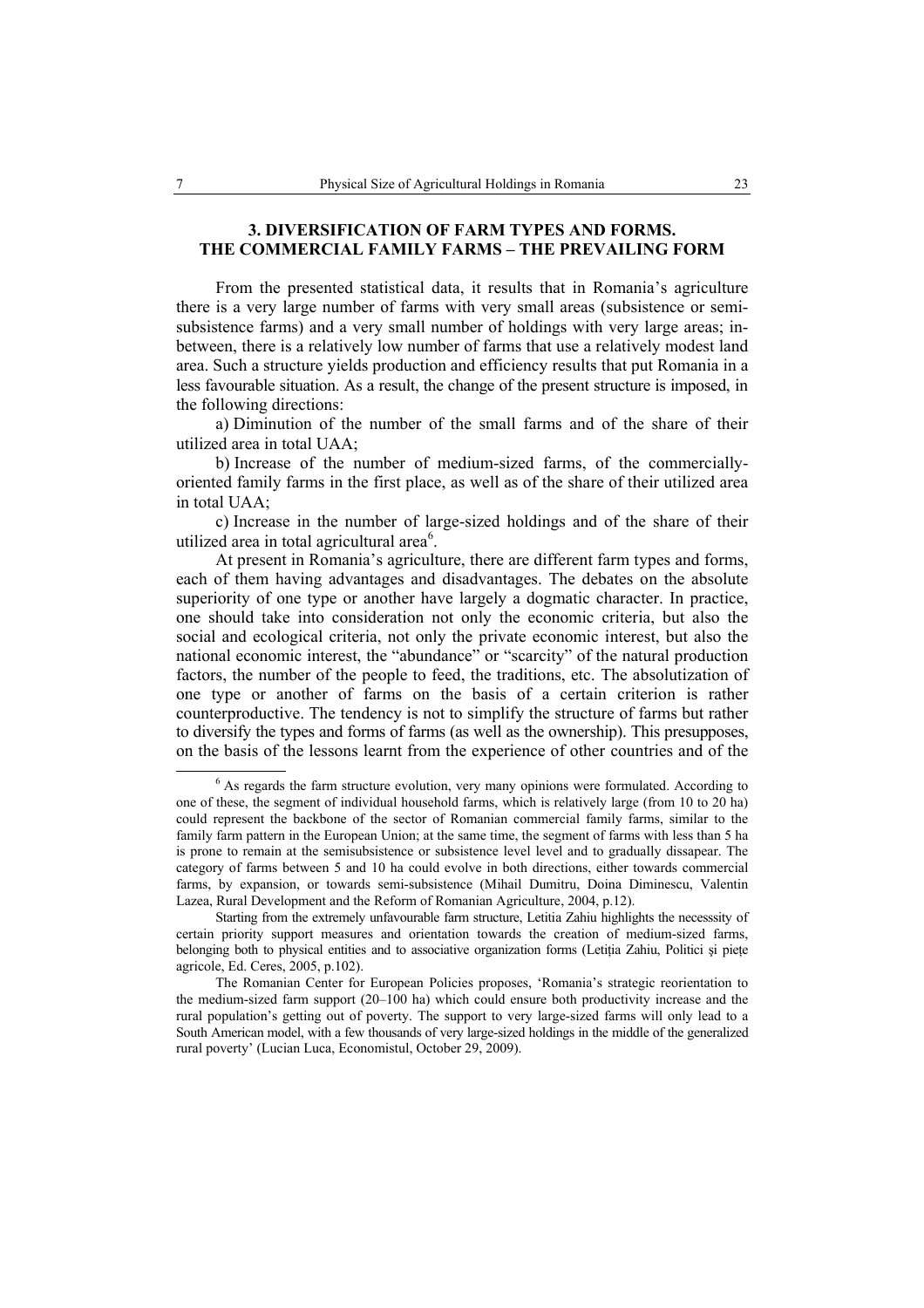real situation in our country, to focus on a certain farm type, at least for a period of time. In order to overcome the situation in which our agriculture is at present, out of the multitude of existing farm types and forms, the focus should be laid on the family farm with commercial orientation. Among the arguments, the following are worth mentioning:

a) In all the developed countries, the United States inckuded, agriculture was not capitalized in the sense of transforming the agricultural units into capitalized units based on salary working. The agriculture of family type has prevailed and it is still prevalent, the size of which has grown in timne, together with the technological progress. Such an agriculture was integrated into the capitalist system of the economy through a system of very tight connections, based on the market mechanisms (and, if the case, also on the state intervention also) with those branches ensuring the non-agricultural production factors and with the branches that process, distribute and take the products to the consumers, with the banking system.

b) In the European Union, the statistical data reveal that out of the total annual working units (AWU) only in two countries, i.e., the Czech Republic and Slovakia, the non-family labour prevails (hired, paid labour). In the first country, the family labour share was 26.3% in 2007, while in the latter 46.3%. In the other countries the share of the family labour exceeds 50% and, as a result, most farms are of family type (Table 4 and Figure 2). In Romania the family labour has the greatest share, i.e. 97.7%.

|                       | <b>Total number of</b><br><b>AWU</b> | Labour input in<br>agriculture, thousand |            | <b>Total number</b><br>of $AWU=100$ |               |
|-----------------------|--------------------------------------|------------------------------------------|------------|-------------------------------------|---------------|
|                       |                                      |                                          | <b>AWU</b> |                                     |               |
|                       | (full-time workers                   | Family                                   | Non-family | Family                              | Non-family    |
|                       | equivalent)                          | members                                  | members    | members                             | members       |
|                       | thousand                             |                                          |            | $\frac{0}{0}$                       | $\frac{0}{0}$ |
| EU 27 $^2$            | 11746                                | 10259.8                                  | 1486.4     | 87.3                                | 12.7          |
| Belgium               | 63                                   | 52.1                                     | 10.5       | 82.7                                | 17.3          |
| Bulgaria <sup>2</sup> | 597                                  | 542.9                                    | 53.7       | 90.9                                | 9.1           |
| The Czech             | 134                                  | 36.7                                     | 97.2       | 27.4                                | 72.6          |
| Republic              |                                      |                                          |            |                                     |               |
| Denmark               | 54                                   | 34.2                                     | 19.5       | 63.3                                | 36.7          |
| Germany               | 555                                  | 418.5                                    | 136.6      | 75.3                                | 24.7          |
| Estonia               | 31                                   | 19.5                                     | 11.9       | 62.9                                | 37.1          |
| Irelanda              | 145                                  | 137.2                                    | 7.5        | 94.6                                | 5.4           |
| Greece <sup>2</sup>   | 511                                  | 492.2                                    | 18.3       | 96.3                                | 3.7           |
| Spain <sup>2</sup>    | 808                                  | 649.5                                    | 158.2      | 80.4                                | 19.6          |
| France                | 719                                  | 376.5                                    | 342.1      | 52.4                                | 47.6          |
| Italy                 | 1169                                 | 1091.5                                   | 78.0       | 93.3                                | 6.7           |
| Cyprus                | 24                                   | 19.4                                     | 4.9        | 80.8                                | 19.2          |
| Latvia                | 104                                  | 88.5                                     | 15.3       | 85.1                                | 14.9          |

*Table 4* 

Family and non-family labour in agriculture in 2007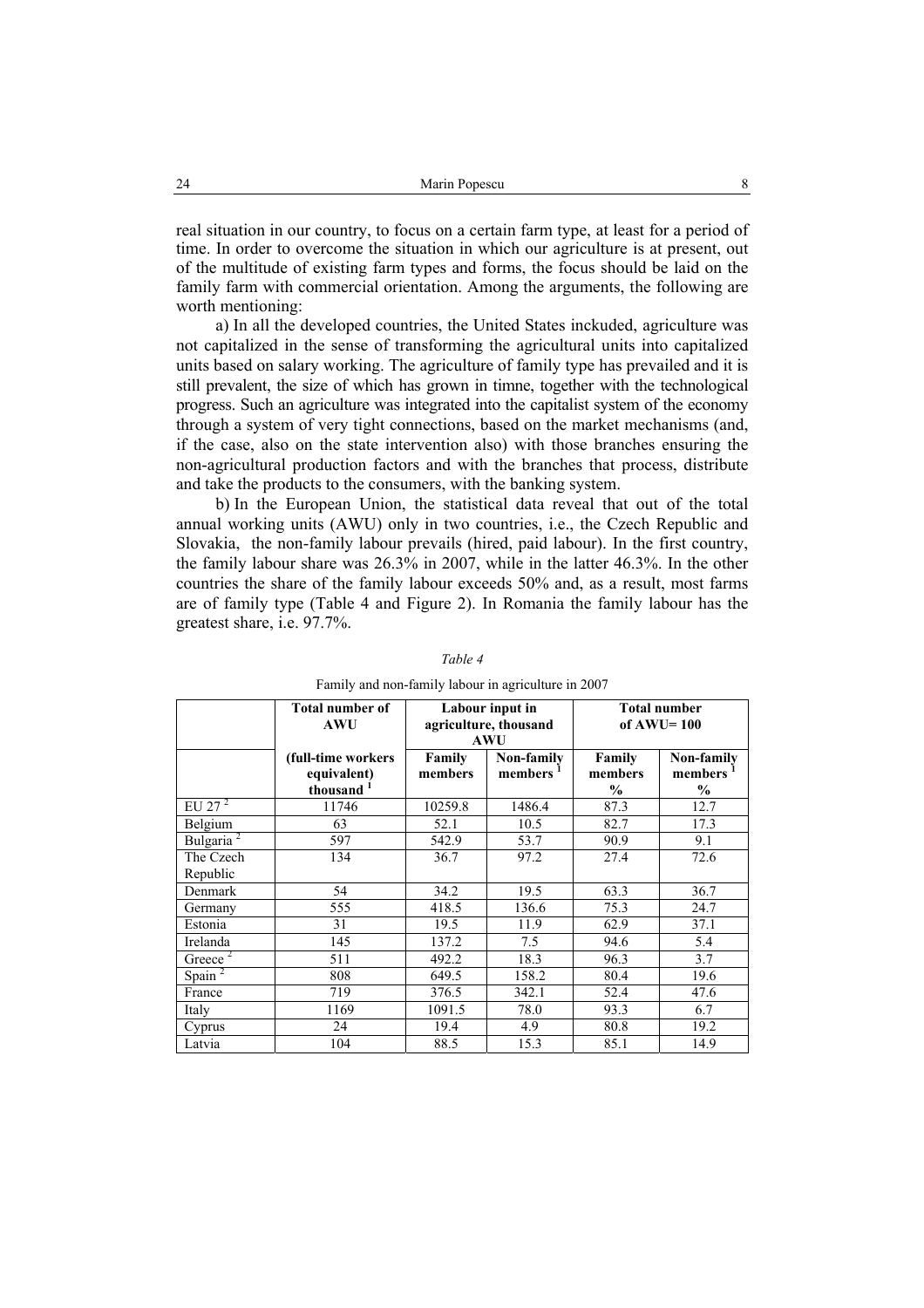| Lithuania            | 176                                                                  | 152.2  | 24.1   | 86.5 | 13.5 |
|----------------------|----------------------------------------------------------------------|--------|--------|------|------|
| Luxembourg           | 4                                                                    | 3.2    | 0.5    | 80.0 | 20.0 |
| Hungary              | 390                                                                  | 312.2  | 77.4   | 80.1 | 19.9 |
| Malta                | 4                                                                    | 3.7    | 0.5    | 92.9 | 7.1  |
| Netherlands          | 151                                                                  | 100.4  | 50.6   | 66.5 | 33.5 |
| Austria              | 159                                                                  | 143.5  | 15.7   | 90.3 | 9.7  |
| Poland               | 2194                                                                 | 2139.6 | 54.1   | 97.5 | 2.5  |
| Portugal             | 315                                                                  | 277.1  | 38.3   | 88.0 | 12.0 |
| Romania <sup>2</sup> | 2408                                                                 | 2353.0 | 54.6   | 97.7 | 2.3  |
| Slovenia             | 91                                                                   | 77.4   | 2.6    | 85.1 | 14.9 |
| Slovakia             | 87                                                                   | 40.3   | 47.2   | 46.3 | 54.3 |
| Finland              | 68                                                                   | 59.9   | 7.8    | 88.1 | 11.9 |
| Sweden               | 63                                                                   | 49.6   | 13.8   | 78.7 | 21.3 |
| The United           | 316                                                                  | 229.2  | 88.7   | 72.5 | 27.5 |
| Kingdom              |                                                                      |        |        |      |      |
| EU-25 $2$            | 8742                                                                 | 7363.9 | 1378.0 | 84.2 | 15.8 |
| $EU-152$             | 5340                                                                 | 4324.1 | 1016.3 | 81.0 | 19.0 |
|                      | $\frac{1}{2}$ Without non-family labour bired on a non-recular heaig |        |        |      |      |

<sup>1</sup> Without non-family labour hired on a non-regular basis  $2\frac{2005}$ 

*Source:* Agriculture in the European Union. Statistical and Economic Information. Own calculations.



Figure 2. The hierarchy of the EU-27 countries by the family labour input in 2007 (AWU total=100).

In time, the ratio of the family labour input to the non-family (hired) labour input has changed in the favour of hired labour (Table 5).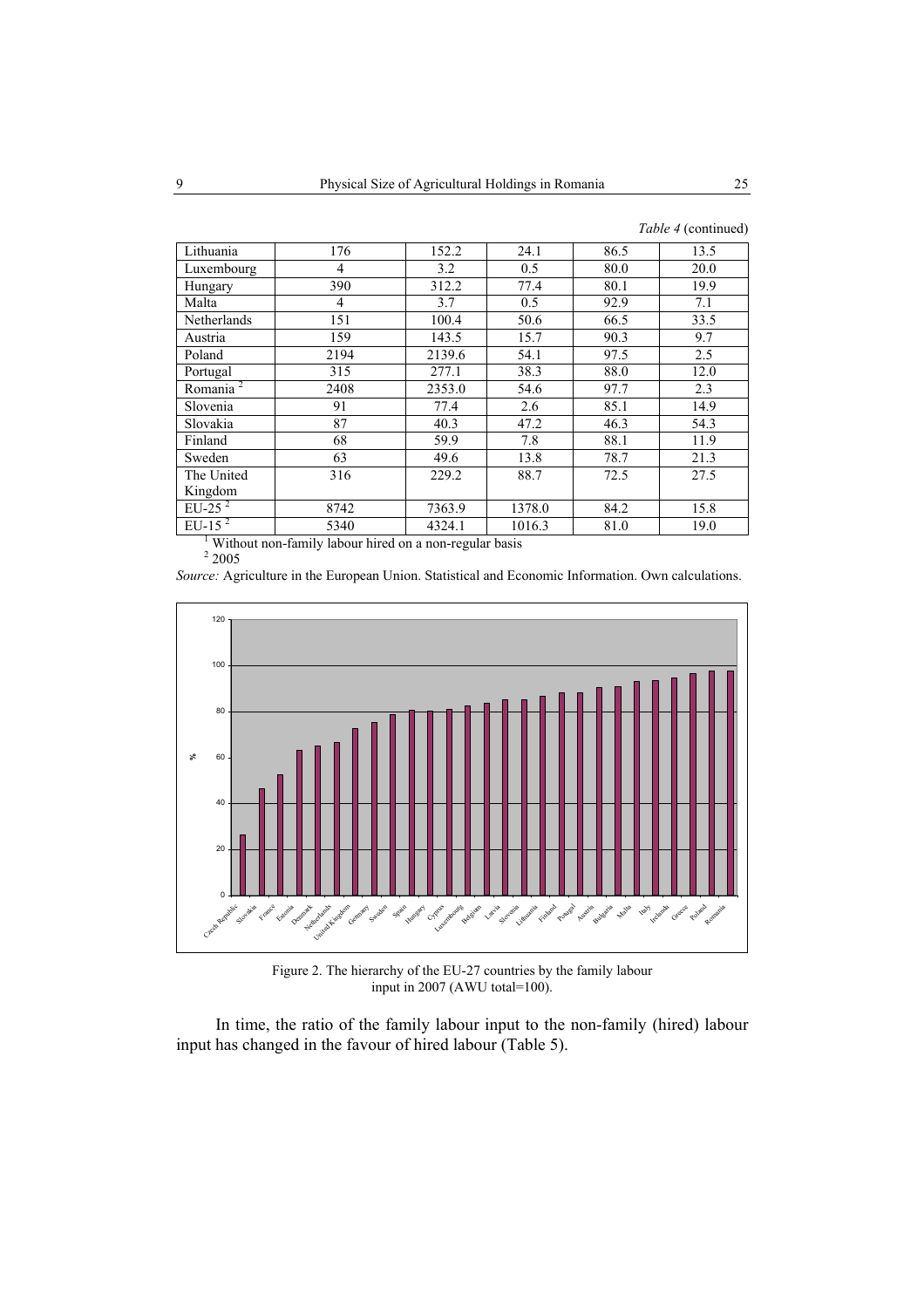| I |  |
|---|--|
|---|--|

|                |          |          |      | EU   EU   France Germany Spain   Italy |                      |      | United  |      |      |      | Greece Portugal Belgium Netherlands |
|----------------|----------|----------|------|----------------------------------------|----------------------|------|---------|------|------|------|-------------------------------------|
|                | 27       | 15       |      |                                        |                      |      | Kingdom |      |      |      |                                     |
| 1997           |          | 87.3     | 84.0 | 73.7                                   | 85.6                 | 96.8 | 65.2    | 98.8 | 90.5 | 88.7 | 777                                 |
| 2000           |          | 82.0     | 56.4 | 71.7                                   | 832                  | 95.9 | 69.0    | 98.3 | 90.0 | 87.5 | 70.5                                |
| 2003 71.5 82.1 |          |          | 58.3 | 77.1                                   | 81.2                 | 93.6 | 72.4    | 96.5 | 89.5 | 84.7 | 678                                 |
| 2005 87.3 81.0 |          |          | 55.4 | 76.1                                   | 80.4                 | 91.4 | 72.9    | 96.3 | 88.9 | 83.4 | 67.7                                |
| 2007           | $\cdots$ | $\cdots$ | 52.4 | 75.4                                   | $\ddot{\phantom{0}}$ | 93.4 | 72.1    | 96.3 | 88.8 | 82.7 | 66.5                                |

Evolution of the share of family labour in the labour input expressed in  $AWU^1$  [%]

*Source:* Calculations based on data from Agriculture in the European Union. Statistical and Economic Information.<br><sup>1</sup> Without non-family labour hired on a non-regular basis.

The family labour share decreases and the share of hired labour increases with the increase in the physical size of agricultural holdings. This change is slower than the concentration of land areas as with the land area concentration, advanced technical means and technologies are introduced, as well as more efficient management and marketing methods, which, on one hand, contribute to the total labour input diminution, and on the other hand, make it possible to use higher quality family labour on increasingly larger agricultural holdings.

Similar conclusions are reached when investigating the indicator "share of paid labour in agriculture". The increase of paid labour input represents a general trend: in the period 2001–2006, the share of paid labour grew from 22.3% to 27.9% in EU-27, and from 34.6 to 37.8% in EU-15. By countries, the share and the growth rate rhythm are different.

In Romania, the share of the paid labour input is the lowest, although in the above-mentioned period it grew from 5.5% to 6.4%. In Romania's "vicinity", there are countries such as Greece, Poland, Slovenia and Portugal, with relatively lowsized farms.

At the opposite pole, there are four ex-socialist countries, i.e. Slovakia, the Czech Republic, Estonia and Hungary, where the share of paid labour input is relatively high, ranging from 64% to 85%. These countries "have preserved" the large-sized holdings of the previous regime, with paid labour. The decisive factor of the high share of paid labour is represented by the large physical farm size.

A particular group is represented by the developed countries, namely Germany, Denmark, Netherlands, Spain, the United Kingdom, Italy and France, where the paid labour share is close to 50%; some countries have already exceeded thius share, while others are getting close to it. In these countries, the decisive role in the share of paid labour input is represented by the high tech level, which acted in the direction of diminishing the share of paid labour, in the first place by the labour demand diminution and in the second place by an increased complexity of work. In one AWU, a person working on a farm with higher technological level can replace several persons employed on farms with a lower technological level. Under these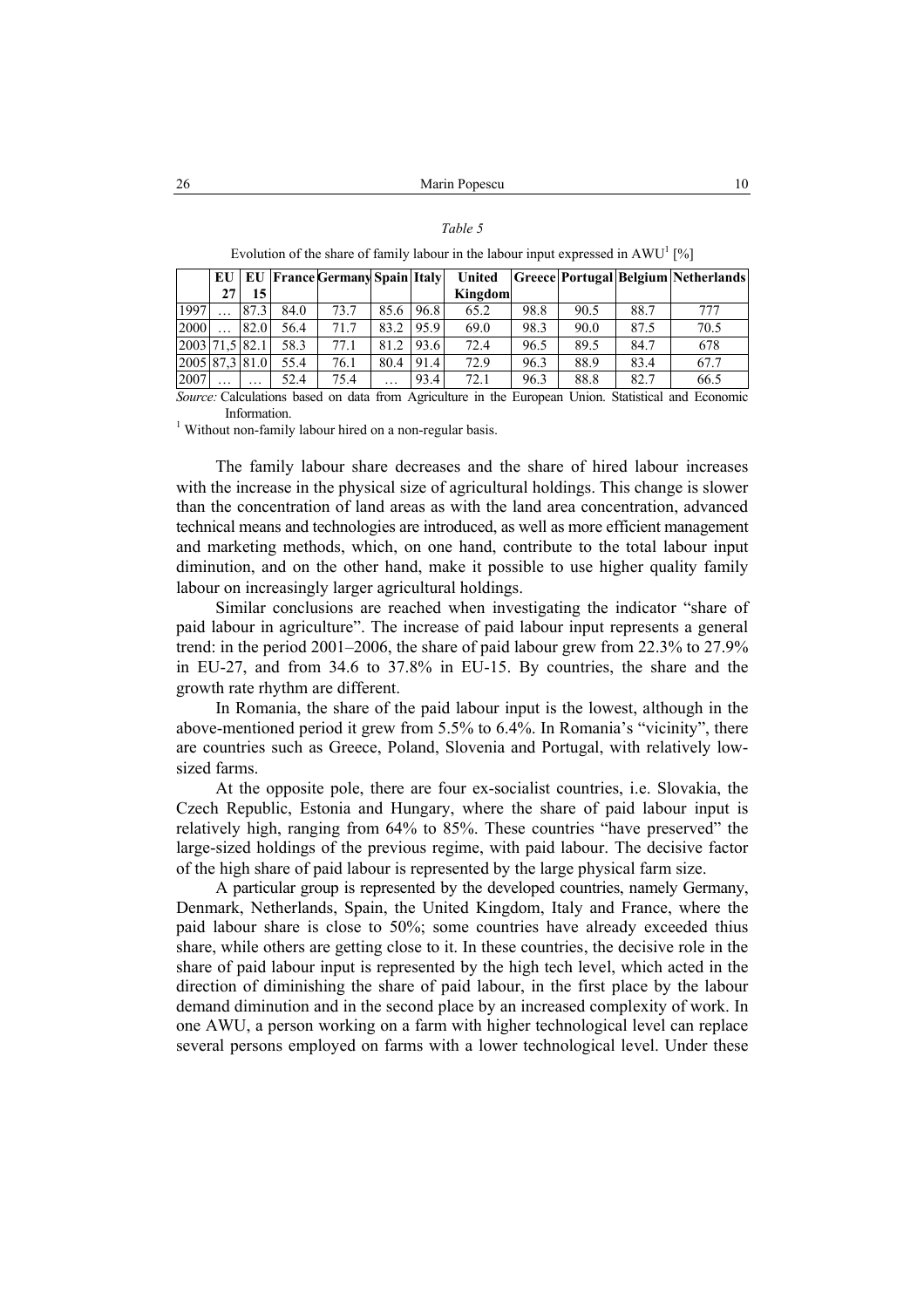conditions, it is possible to enlarge the "borders" of family labour use on increasingly large farms. France represents an important example, where paid labour represented only 31.2%, while the family labour represented 55.4%.

c) In all the presented situations referrring to the structure of farms, Romania is on one of the last places as regards the number and share of the farms in the middle zone, which is almost totally represented by family farms with commercial character. This is one of the weakest points in the farm structure in Romania. Part of the lower-sized farms can develop into family farms with commercial character faster and with small efforts. As an argument to the priority that should be attached to family farm development, we also mention the fact that a more friendly attitude towards land is manifested on these farms, the transaction costs related to hiring labour and labour surveillance and control are lower and a better quality of works is ensured. Compared to the large-sized holdings, the family farms can more easily bear the shock of the effects of the natural disturbing factors, of the financial, economic and food crisis, on the basis of reducing the rent for land, of the retribution of own work, of the profit on the invested capital and of replacing some expensive mechanical works by family labour and use of draft animals. The family farms combine the concern to obtain incomes from selling their products with solving up the social and environmental problems. The priority orientation towards the family farms is also of national interest as regards the demographical issue, as it contributes to maintaing the young labour in place and does not favours the young people's migration to other countries for work; it is this migration that most often resulted in peple's settling down in foreign countries.

The opinion that the family farms would be small-sized farms should be amended, starting from the realities in the developed countries where such farms can use relatively large areas, which can reach hundreds of hectares (in the United States, for example). Everything depends on the crop structure, the machinery fleet, the labour potential and the professionalism of family members, as well as on the system of relations with the suppliers and their customers and with the state.

Besides the family farms, there are also large-sized farms owned by natural persons and legal entities. The need to increase the number of these farms and their utilized area first comes from the place they have in Romania's agriculture, much under the EU average. Secondly, it results from the fact that in many cases such farms obtain results comparable to those in the developed countries as regards the average yields, product quality and the economic efficiency, even under the conditions when they have to face unfair competition due to the great differences in the direct payments per hectare and to certain constraints imposed either by EU or by the suppliers and customers, amomg which we mention the banks and supermarkets. While from the economic point of view the large-sized holdings obtain better results compared to other forms of farms, not the same thing could be said from the ecologic point of view. In search for profit maximization, these holdings (except for the associations) can act in disagreeement with the organic farming requirements,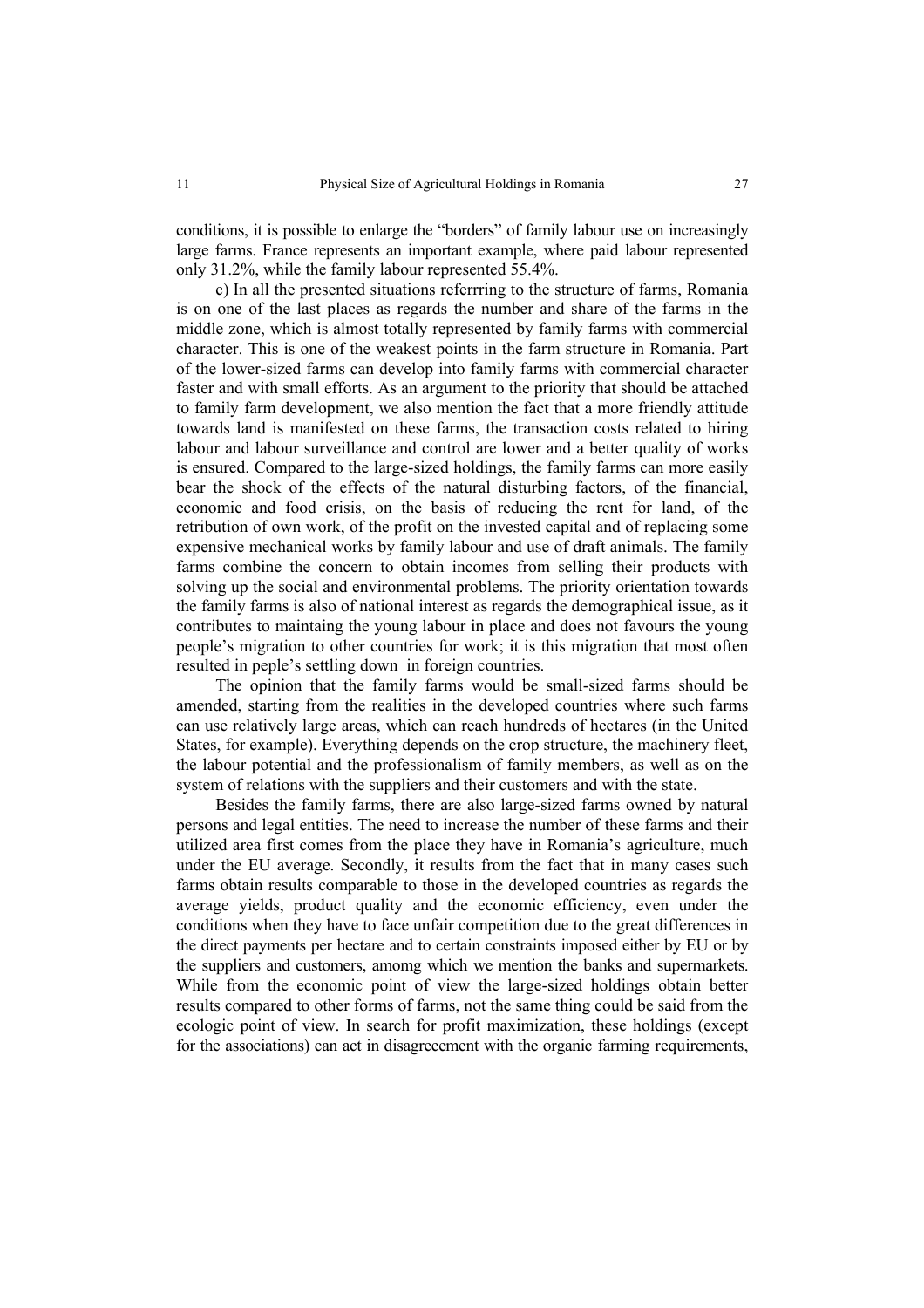by cultivating certain crops that exhaust the soil in nutrients, by using chemical substances over the acceptable limits etc. The large-sized farms contribute to the increase of the social discrepancies. Very few people benefit from the incomes obtained on these farms, represented by the managers of the respective units and the shareholders, if appropriate, as well as by their employees. In Romania's conditions, with a huge number of small-sized farms, the orientation towards holdings of thousands of ha is not the best solution, as it leaves a large number of people without the "work object"; as they are released from the farming activity and in case they do not find anything to work, these persons will increase the number of poor people and of those migrating to other countries for work.

As regards the small-sized farms, the statistical data show that they continue to exist in the countries with a developed agriculture as well. Thus, in 2007 in France, for example, they accounted for 25% of the total number of farms and 1.0% of the utilized area, and in Germany 23% and 1.1% respectively. There are opinions according to which these diminutions are too large, which resulted in the emergence of zones with too low agricultural population and in CAP orientation towards the support of these small-sized farms.

In Romania the share of small-sized farms will have to be very much reduced, yet avoiding the complete disappearance of such holdings in certain areas. Their presence is particularly necessary in the hilly areas. The small farms have an important role in the use of the existing resources in these zones and in supplying the local markets, in preserving and enriching the natural environment, in tourism development, in the sale of traditional products. In the conditions of global warming, these zones become more important for the country's economy.

### **4. WAYS OF ACTION TO INCREASE THE PHYSICAL SIZE OF THE AGRICULTURAL HOLDINGS**

The increase in the physical size of the agricultural holdings is an important objective for agricultural production concentration into viable and competitive units and at the same time for bridging up the existing gap with most EU countries. Reaching this objective takes time and multiple actions. The fulfillment of the above-mentioned objective is influenced by the global financial and economic crisis that started in 2008, as well as by the fact that in late 2009 the "transition period" convened upon with the EU for a series of economic and social processes in Romania's agriculture, for granting subsidies from the national budget, was over<sup>7</sup>.

 <sup>7</sup> <sup>7</sup> Starting with January 1, 2010, the subsidies from the national budget granted in the last three years were eliminated, namely the support for the milk quality, for the pig and poultry raisers, Diesel oil subsidyl, as well as for the irrigation water. Starting with January 2010, the 30% subsidy provided for the agricultural credits was also eliminated, as well as the aid for specific crops, such as soybean, tobacco, rice, sugar beet.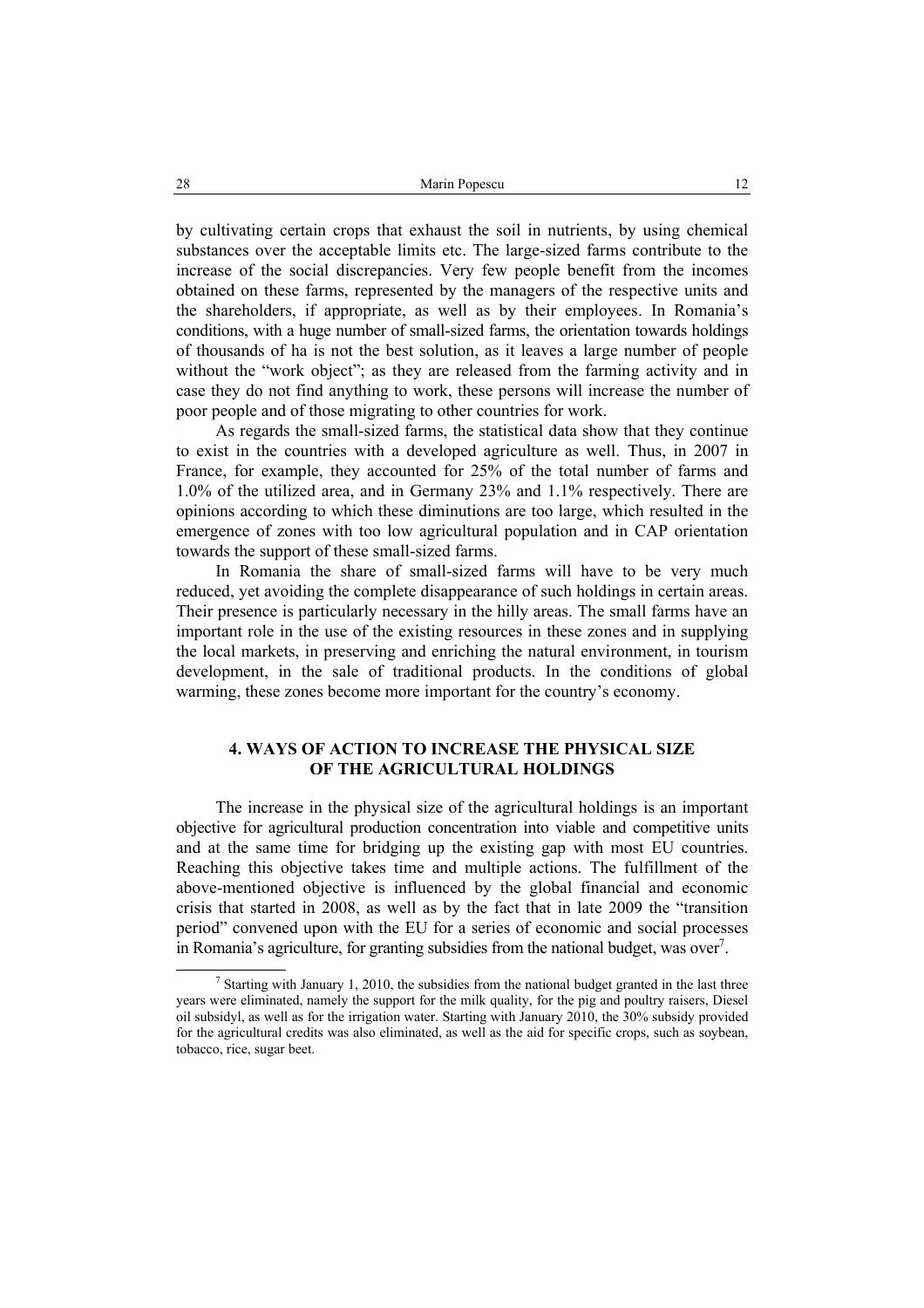From the actions meant to contribute to increase in the farm physical size we first mention the continuation of the structural reform. We have in view: the completion of the land restitution process; speeding up the settling down of numerous disputes in court; the clarification of the legal regime of the agricultural land areas; the intensification of the activity of the National Agency of Cadastre and Land Registration, the diminution of the identification costs, land surveying and land ownership right registration in the Land Book; the stimulation of the exchange of parcels for the diminution of the number of parcels and land consolidation. Obtaining good resulkts in this respect would facilitate the land concentration into larger-sized agricultural holdings.

The change of the activity profile of the land owners of retirement age (62 years), ceasing their activity in agriculture in the conditions of a life annuity worth 100 Euros in the case of land sale and 50 Euros in the case of leasing out proved to be a measure that contributed to the concentration of agricultural areas. The life annuity scheme was launched at the end of the year 2005 and became operational in 2006. About 95000 persons participated to this scheme, with a total area of about 360000 ha. The ratio of the sold area to the leased out area was about 1 to  $5^8$ .

In early 2010 MARD ceased to receive new life annuity applications it has in view to negociate with the European Commission the adjustment of the system in conformity with the European norms or the adoption of another form of stimulating land consolidation, including the application of the other measure specified in the National Rural Development Program, namely the early retirement of farmers aged at least 55 years, which is allowed in the European Union, yet not envisaging the pensioners.

A possible way of increasing the physical size of the agricultural holdings is the financial support for the young farmers who wish to settle down in the rural area, who have the necessary training in agriculture and establish or take over an agricultural holding for the first time. The National Rural Development Program (NRDP) 2007–2013 makes available to young farmers non-refundable EU funds with a total value of 337221484 for starting up agricultural holdings under the Measure 112 – "Seting up young farmers". The funds can be asked for at the Payments Agency for Rural Development and Fisheries (PARDF) until the end of 2013. The non-refundable funds received for setting up young farmers range from 10,000 to 25000 euro per farm with a size from 6 to 40 ESU, the value of one unit being 1,200 euros at present. In order to benefit from financial support, the applicant have to own a farm of the above-mentioned size mentioned, registered in the Agricultural Register, as well as a project – type of business designed in conformity

 <sup>8</sup> <sup>8</sup> MARD will pay the rights to those who are registered in the life annuity system byl the end of 2009. Normally, the rent payment should continue because the sale of land or land lease was not for 2–3 years, and the sum estimated to be paid for the year 2010 is modest (83 million RON for 3600000 ha means 230 RON/ha/year.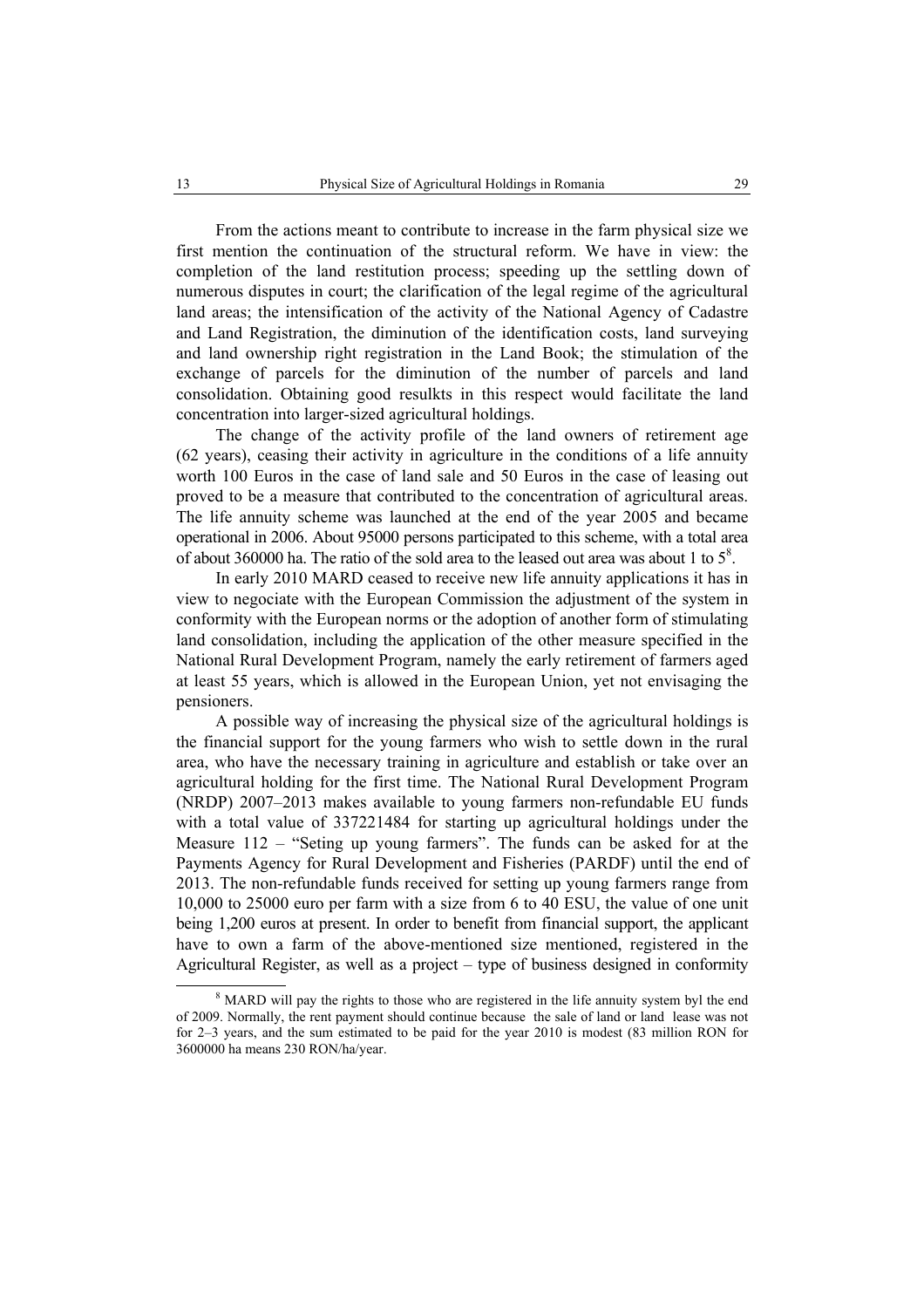with the requirements. The achievement of such a provision from the NRDP would have positive results not only with regard to the improvement of farmers structure – by age, training, orientation to modernization, performant management and marketing.

For the physical size increase of farms, a special importance is held by the development of the land market with its main components: selling- purchase of agricultural land, land leasing, concession, etc. Each land owner has full freedom to choose the alienation form (full or partial) of the land property.

By the land sale-purchase process, the complete transfer of agricultural land ownership takes place. In the first years from the pplication of the Law on the legal circulation of land, this segment of the land market had a slow development: in the period 1998–2005 the agricultural area sold-purchased in the outer village zone (extravilan zone) (with legal forms) totalled 513,283 ha, i.e. less than 4% of the utilized agricultural area. In the next years, until the emergence of the global financial and economic crisis, the land market experienced a faster development; this was due to the elimination of the preemption right of neighbours and of state from the legislation, and the limitation to 200 ha of the area which could be acquired by a natural person, the elimination of the set-aside fee, the increased efficiency of investments in land as a result of the increasing tendency of land proices with the acccession to the EU, the agricultural tax introduction. The financial and economic crisis has hindered the normal development of the land market. It reduced both the demand and the price of land. The recovery of this market together with overcoming the crisis presuppose granting credits under favourable conditions to those intrerested in buying land, with the posibility to guarantee the credit with the acquired land. The establishement in MARD of a special department in charge with land market operation, with the creation of a database on the land areas sold, leased, under concession, of the level of land price, rent, royalty, and other forms at national and zonal level, the exchange of land areas having in view their concentration, the information for the interested people, including the changes in the land legislation.

Land lease experienced greater development compared to the sale-purchase of lands. The leased in areas in 2007 totalled 2.3 million ha as opposed to 1.9 million in 2005, representing 16.8% of the utilized agricultural area in 2007 as opposed to 14.0% in 2005 (Table 6). Land lease is practiced on a smaller scale on the individual agricultural households and on a larger scale on the legal entity farms; in 2007, the share of leased in land accounted for 6.7% on individua;l households and 35.9% on the legal entity units. The land lease practice on a larger scale is possible under the conditions of the application of an agricultural policy favourable to national production development, the application of the support to setting up young farmers, of the access to credits under favourable conditions, promotion of modern technologies.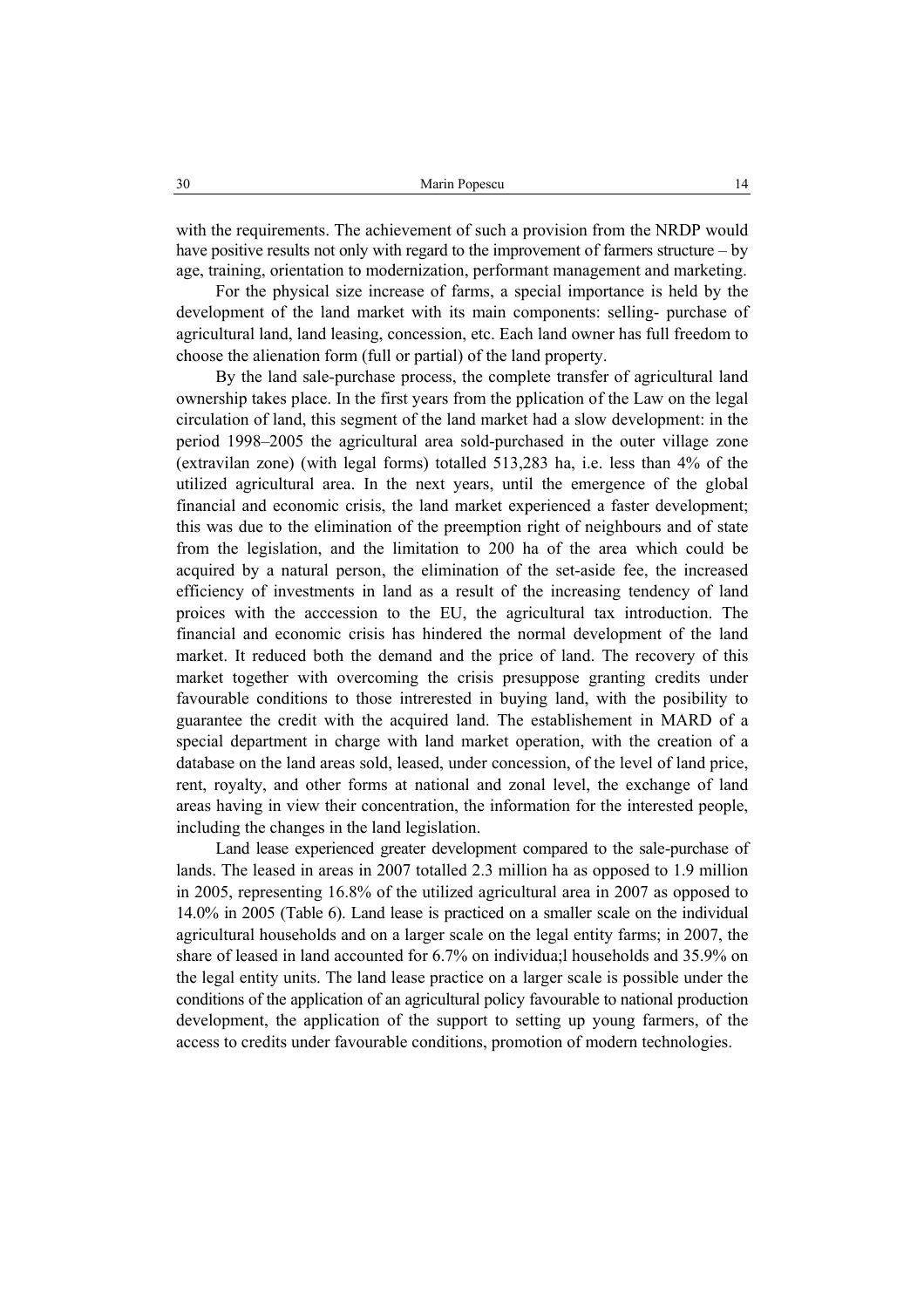| ante |  |
|------|--|
|------|--|

|                    |               |                   | Of which   |                   |              | Of which   |                        |  |  |
|--------------------|---------------|-------------------|------------|-------------------|--------------|------------|------------------------|--|--|
|                    |               |                   | On         | On legal          |              | On         | $\overline{O}$ n legal |  |  |
|                    | MU            | <b>Total</b>      | individual | entity units      | <b>Total</b> | individual | entity                 |  |  |
|                    |               |                   | households |                   |              | households | units                  |  |  |
|                    |               |                   | 2005       |                   | 2007         |            |                        |  |  |
| <b>UAA</b>         | Ha            | 13906701          | 9102018    | 4804683           | 13753046     | 8966309    | 4786738                |  |  |
| Into               | Ha            | 10366966          | 7853331    | 2513636           | 10071438     | 7668549    | 2402890                |  |  |
| ownership          |               |                   |            |                   |              |            |                        |  |  |
| On concession      | Ha            | 330997            | 56220      | 274777            | 301289       | 81114      | 220176                 |  |  |
| <b>basis</b>       |               |                   |            |                   |              |            |                        |  |  |
| Leased in          | Ha            | 1945317           | 529608     | 1415710           | 2311167      | 592770     | 1718397                |  |  |
| <b>Share</b>       | Ha            | 427032            | 364497     | 62535             | 282356       | 242802     | 39553                  |  |  |
| cropping           |               |                   |            |                   |              |            |                        |  |  |
| <b>Utilized on</b> | Ha            | 194165            | 160661     | 53504             | 239332       | 219674     | 19658                  |  |  |
| free of            |               |                   |            |                   |              |            |                        |  |  |
| charge basis       |               |                   |            |                   |              |            |                        |  |  |
| Other              | Ha            | 642222            | 137701     | 504521            | 547465       | 161401     | 386064                 |  |  |
| modalities         |               |                   |            |                   |              |            |                        |  |  |
| <b>UAA</b>         | $\frac{0}{0}$ | 100.0             | 100.0      | 100.0             | 100.0        | 100.0      | 100.0                  |  |  |
| Into               | $\frac{0}{0}$ | 74.5              | 86.3       | $\overline{52.3}$ | 73.2         | 85.5       | 50.2                   |  |  |
| ownership          |               |                   |            |                   |              |            |                        |  |  |
| On concession      | $\frac{0}{0}$ | 2.4               | 0.6        | $\overline{5.7}$  | 2.2          | 0.9        | 4.6                    |  |  |
| <b>basis</b>       |               |                   |            |                   |              |            |                        |  |  |
| Leased in          | $\frac{0}{0}$ | $\overline{14.0}$ | 5.8        | 29.5              | 16.8         | 6.7        | 35.9                   |  |  |
| <b>Share</b>       | $\frac{0}{0}$ | 3.1               | 4.0        | 1.3               | 2.1          | 2.7        | $\overline{0.8}$       |  |  |
| cropping           |               |                   |            |                   |              |            |                        |  |  |
| <b>Utilized on</b> | $\frac{0}{0}$ | 1.4               | 1.8        | 0.7               | 1.7          | 2.4        | 0.4                    |  |  |
| free of charge     |               |                   |            |                   |              |            |                        |  |  |
| basis              |               |                   |            |                   |              |            |                        |  |  |
| Other              | $\frac{0}{0}$ | 4.6               | 1.5        | 10.5              | 4.0          | 1.8        | 8.1                    |  |  |
| modalities         |               |                   |            |                   |              |            |                        |  |  |

Utilized agricultural area (UAA) by land tenure modality in 2005 and 2007

*Source:* Farm Structure Survey, NIS 2006 and 2008

Land concession has a relatively small and decreasing share as a result of the diminution of land areas in the private domain of the state. A similar situation is noticed in the case of land under share cropping. While land concession is practiced on the legal enties, share cropping is found on the individual households, mostly small-sized.

Land lease and concession have the greatest share in the commercial companies with majority private capital and mainly on the holdings with over 100 ha. The average area of these holdings is 541 ha in the case of land lease and 868 ha in the case of concession. The holdings of this size that are mainly profit-oriented have certain advantages as regards the economic efficiency, but also some disadvantages of social and ecologic nature, great discrepancies in incomes between the hundreds or thousands of small owners, lessors and lessees, the under estimation of certain ecologic aspects.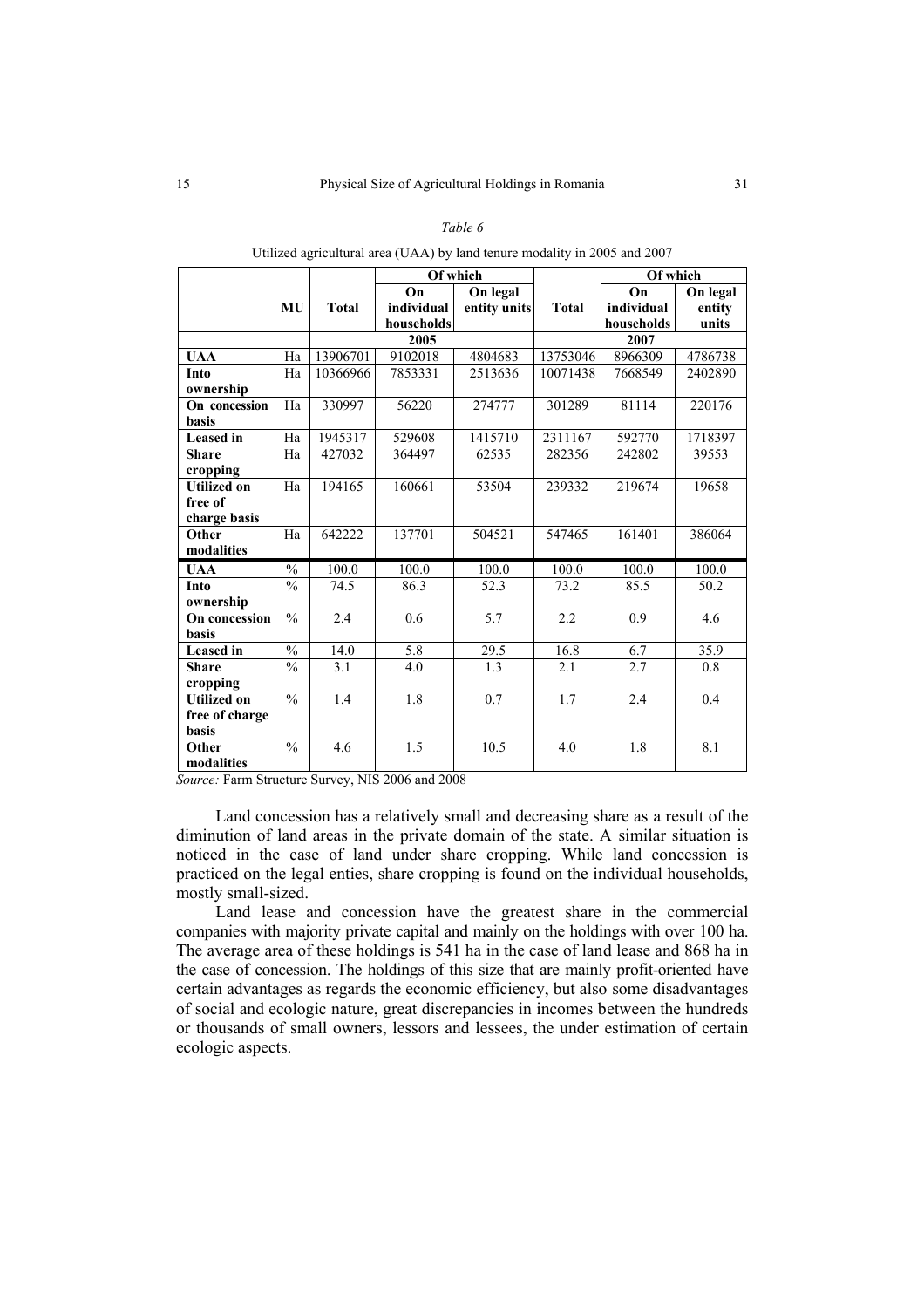In Romania, land lease represents an important way of concentrating the land areas into viable farms, of increasing the physical size of these farms. Taking into account the presence of several millions of small land owners who hardly would give up using the land inton ownership, land lease cannot and should not either be used on the scale it is used in Belgium or in France.

Some different Romanian companies with foreign capital or foreign natural perons are also interested in buying or leasing in land in Romania (although the foreign natural persons can acquire the right to buy land in Romania after 7 years from Romania's accesssion to the EU). The interest of the foreign capital is determined by the land quality in Romania and by the low land prices, the cheap labour, the relatively large domestic market still insufficiently supplied and other advantages. All these represent landmarks for the making successful business in Romania. As a result, large land areas were purchased or leased out by such entities, the counties Timis, Caras-Severin and Arad being on the top positions<sup>9</sup>. Foreign companies from Italy, Austria, Spain, Greece, Israel and other countries are interested in buying land areas of 100–150 ha and larger, but such a demand is difficult to satisfy because of land fragmentation into small plots and of the bureaucratic procedures to consolidate small plots into larger areas. The difficult land consolidation is amplified by the fact that many land owners do not have the cadastre or their ownership right registered in the Land Book, and doing this takes time, special efforts and money. The excessive land fragmentation and the difficulty to consolidate the land constrain the process of buying land by foreign entities.

The purchase of land by foreign investors and the organization of agricultural holdings presents a series of advantages, namely: bringing in capital and capital goods that our agriculture is missing; the promotion of certain management and organization methods as well as of some technologies that are less known and used by the Romanian producers; the development of their behaviour compatible with the market economy requirement. However, certain disadvantages can also appear in the cases in which: land is bought with speculation purposes; the new land owners would not make any investments for increasing the technical and technological level in agrioculture; they would practice an agriculture focusing on profit maximization with the price of land degradation and labour force exploitation; the purchase of large land areas in the conditions of a surplus agrarian population could generate social tensions as a result of unemployment increase and of income diminution.

While highlighting the need to attract foreign capital in agriculture, including the land sale under the conditions established by the Romanian Constitution, we consider it debatable the opinion according to which the current situation of the Romanian agriculture is "... could obviously change only as a result of a consistent wave of land acquisitions by the foreign investors". And this because: a) it omits or

 <sup>9</sup>  $9$ <sup>9</sup> The area purchased by the Romanian firms with foreign capital and and by the foreign physical entities who also have Romanian citizenship was estimated at maximum 300,000 ha (Adrian Rădulescu, counsellor in MARD – Jurnalul Naţional of 24.03.2008).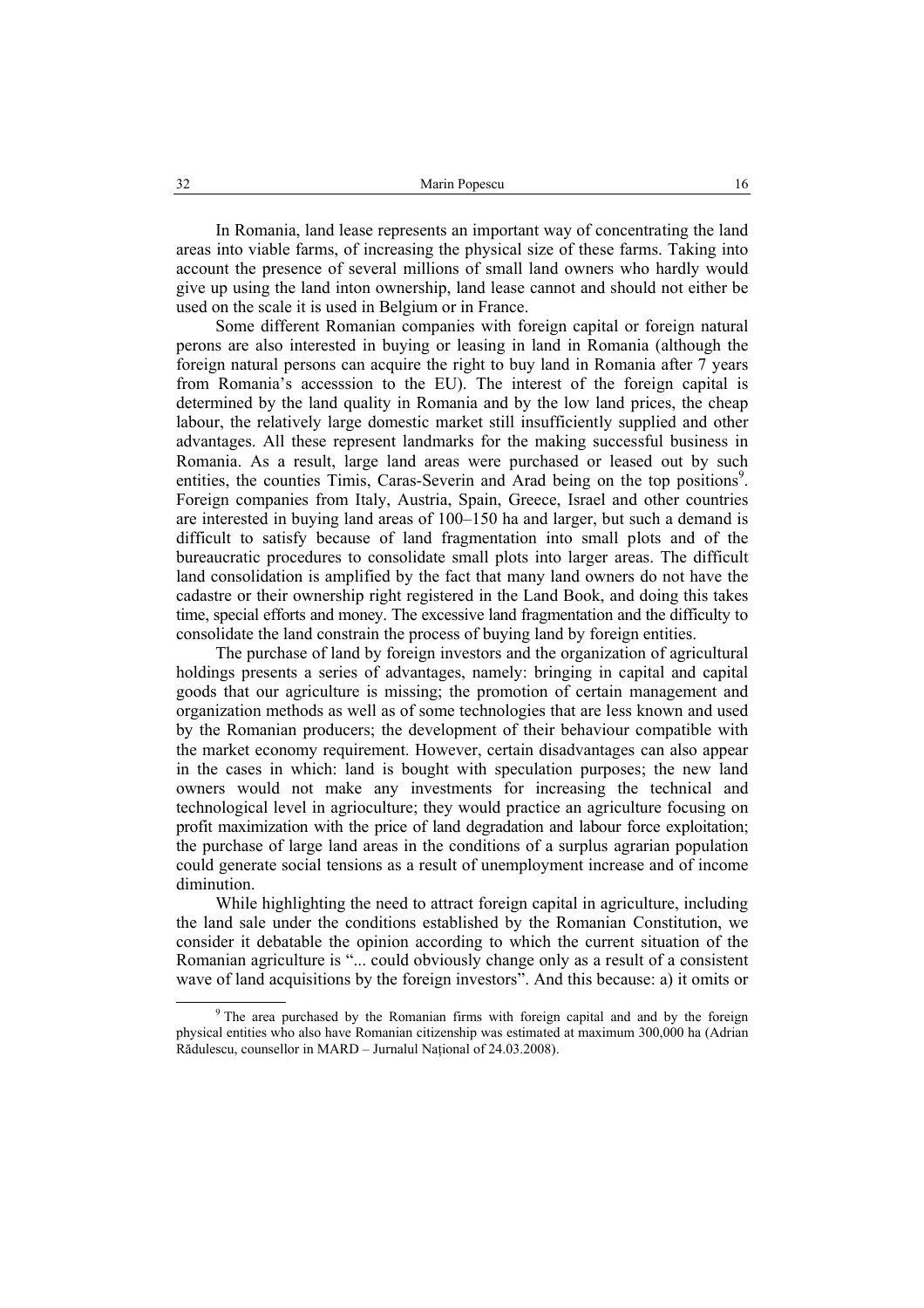puts on a secondary plan the role of the internal factors of which the development of agriculture depends; b) the consistent wave of land aquisitions by the foreign investors means at the same time the alienation of the ownership that the Romanian producers have upon land, which is for them the most important production mean and way of earning their living, while for the overall society – the most precious natural resource and one of the constitutive elements of the state; it is not all a coincidence that the sale of lands to foreigners was forbidden before the present Constitution; c) under the present conditions, land would be sold at extremely low prices, which would aggravate the landowners' situation; d) land aquisition without any limit could generate social conflicts similar to those which happened several times in our country's history; e) the sale of other natural resources and the dominant position that the foreign capital reached in key-sectors of the economy are an experience which should not be replicated in the case of land and of the country's territory.

In the last 20 years, the foreign capital reached very important positions in the national economy and in the exploitation of natural crude oil and gas resources exploitation, in the distribution of petrol, gas and electricity, in the ferrous and nonferrous metalurgy, in the industry of construction materials, in the banking system and insurances, in fixed and mobile telephony, in the car industry and last but not least in the commercial system by the increase in the number of supermarkets. It is rightly considered that "the main axis of the economy came to be under foreign control" (Ilie Serbanescu). The experience of the 20 years of the post-socialist period shows that the agricultural land aquisition by the foreign capital should not reach the level of other aquisitions in other domains, such as the above-mentioned ones, because the food production is too important to be left in the hands of the foreign capital, whose main objective is not to nensure food security for Romania's population, but rather profit maximization, and because the agricultural land is part of the national territory that cannot be alienated, representing one of the distinct features of the state. A state in which consistent parts of its territory are sold to foreign capital loses its sovereignty.

The association of the agricultural producers into cooperative companies for crop and livestock production<sup>10</sup> is the concentration modality for the agricultural production that provides the greatest advantages, as the associated members preserve their land ownership, receive the rent convened upon for ceding the land use, participate at the organization and management of the activity in conformity with the democratic principles provided for in establishment and operation rules, benefit from the obtained results and from the state support provided to the cooperatives. A favourable factor is represented by the organization, on the basis of

<sup>&</sup>lt;sup>10</sup> By "cooperative companies" we have in view the two forms of farms presented separately both in the statistics and in other papers: agricultural companies/associations and cooperative units. Although they appeared in different periods and on basis of some different laws, both forms of agricultural holdings are cooperative forms. Their separate presentation can create the impression that in Romania's agriculture, the cooperation is reduced to the holdings named "cooperative units". The term cooperative companies is used to avoid this confusion.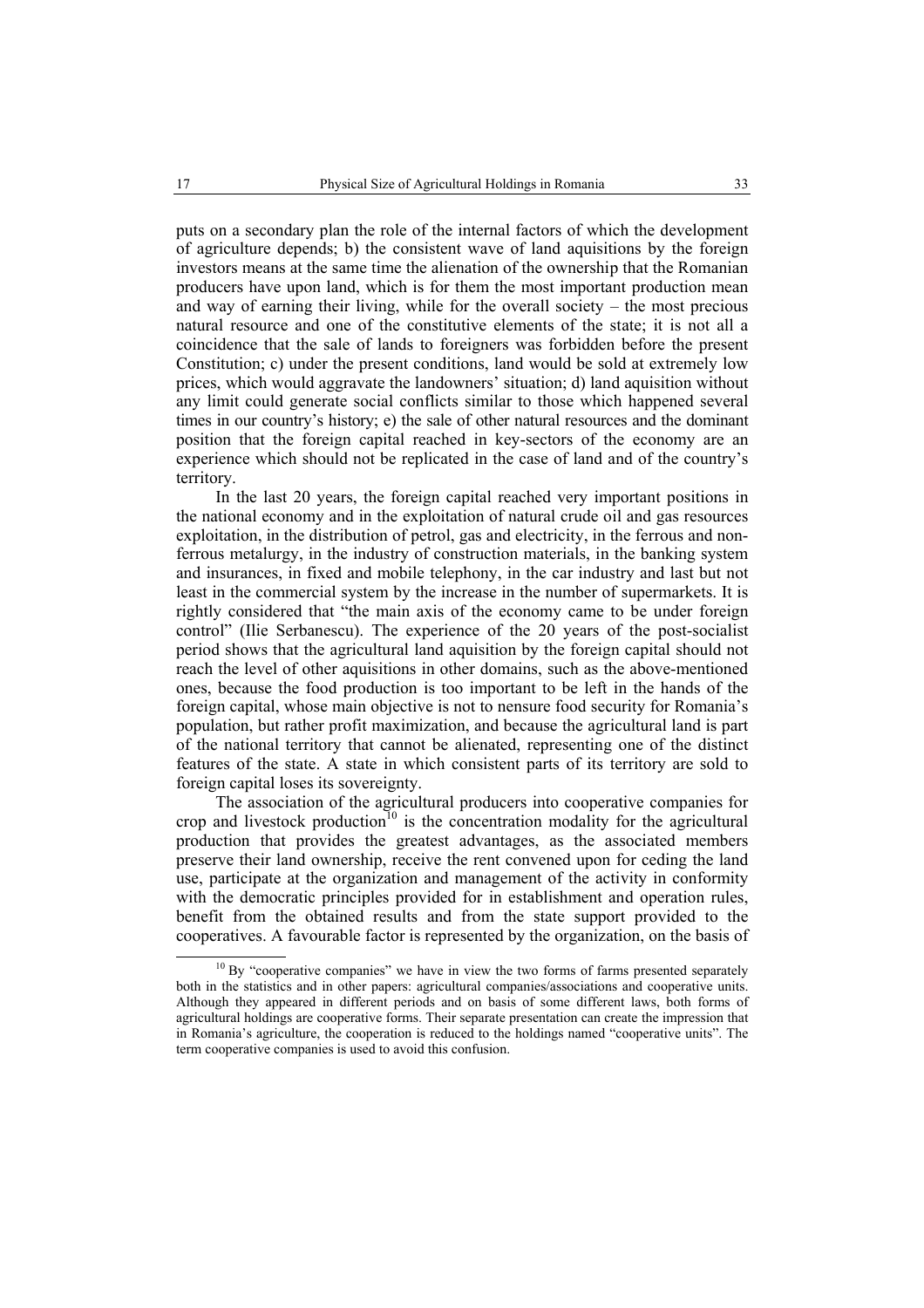the Cooperation Law, of a system of cooperatives for input supply, selling, processing of products, crediting as well as the creation of bodies at county and national level, which together can significantly improve the activity in agriculture and the living standard of the participants to this activity.

At present, the cooperative companies have a modest place in our agriculture. The old forms emerged on the basis of Law 36/1991 experienced a decreasing trend, and those started on the basis of Law 5666/2004 are in small number.

In the period 2002–2007, the number of the companies/associations in agriculture (Table 7) was down by 786 units (by 34%) and the utilized agricultural area decreased by 359667 ha (by  $37\%$ ).<sup>11</sup> The continuation of the trend reflected by the statistical data is contrary to the expectations and importance of farmers' association for the diminution of the land fragmenation effect and the creation of conditions for the development of viable, modern farms, able to face competition under the free market conditions, in the absence of customs barriers.

|                          | holdings |      |      | Number of agricultural Utilized agricultural area<br>ha |                 |       | Area /holdings<br>ha |                    |     |
|--------------------------|----------|------|------|---------------------------------------------------------|-----------------|-------|----------------------|--------------------|-----|
|                          | 2002     | 2005 | 2007 | 2002                                                    | 2005            | 2007  |                      | 2002   2005   2007 |     |
| Agricultural             | 2261     | 1630 | 1475 | 975564                                                  | 742065   615897 |       | 431                  | 455                | 418 |
| companies/associations   |          |      |      |                                                         |                 |       |                      |                    |     |
| <b>Cooperative units</b> | 87       | 08   |      | 2365                                                    | 3246            | 15088 | 27                   | 30                 | 213 |

|--|--|

Number and area of cooperative companies in the years 2005 and 2007

*Source:* The General Agricultural Census, 2004; Farm Structure Survey, NIS, 2006, 2008.

The causes of the diminution of the number of companies/ associations in agriculture and of the utilized agricultural area and livestock herds, of the agricultural production consequently, are found in the agricultural policy applied to these farms, in the lack of capital, in the drawbacks of the regulations on the agricultural produce market, of the system of prices, taxes and fees, as well as in the drawbacks in the management of these units.

The cooperative units (the second component of the cooperative companies), established on the basis of the Law on agricultural cooperation of December 4, 2004, had a very slow evolution, as compared to the expectations and to the need for changes in agriculture. In the year 2007, there were 71 cooperative units, and the agricultural area utilized by them totalled 15,088 ha, about 213 ha per farm<sup>12</sup>.

<sup>&</sup>lt;sup>11</sup> In agriculture, these farms represent much under 1% of total and 4.6% of the utilized agricultural area. The main profile is crop production. Only 199 companies/associations raise animals (114 units raise bovines, 76 pigs, 57 sheep, 9 goats and 45 raise poultry); the livestock number totals only 11625 bovines, 30848 pigs, 14902 sheep, 708 goats, 52983 poultry, in all cases their share in the total number of livestock being non-significant.<br><sup>12</sup> The cooperative units existing before the enforcement of the Law on the agricultural

cooperation of December 4, 2004 were established on the basis of Law 109/1996. They were in the administration of the central or local public adiministration units that also carried out farming activities/NIS, Farm Structure Survey 2005, tome. I, p. 212).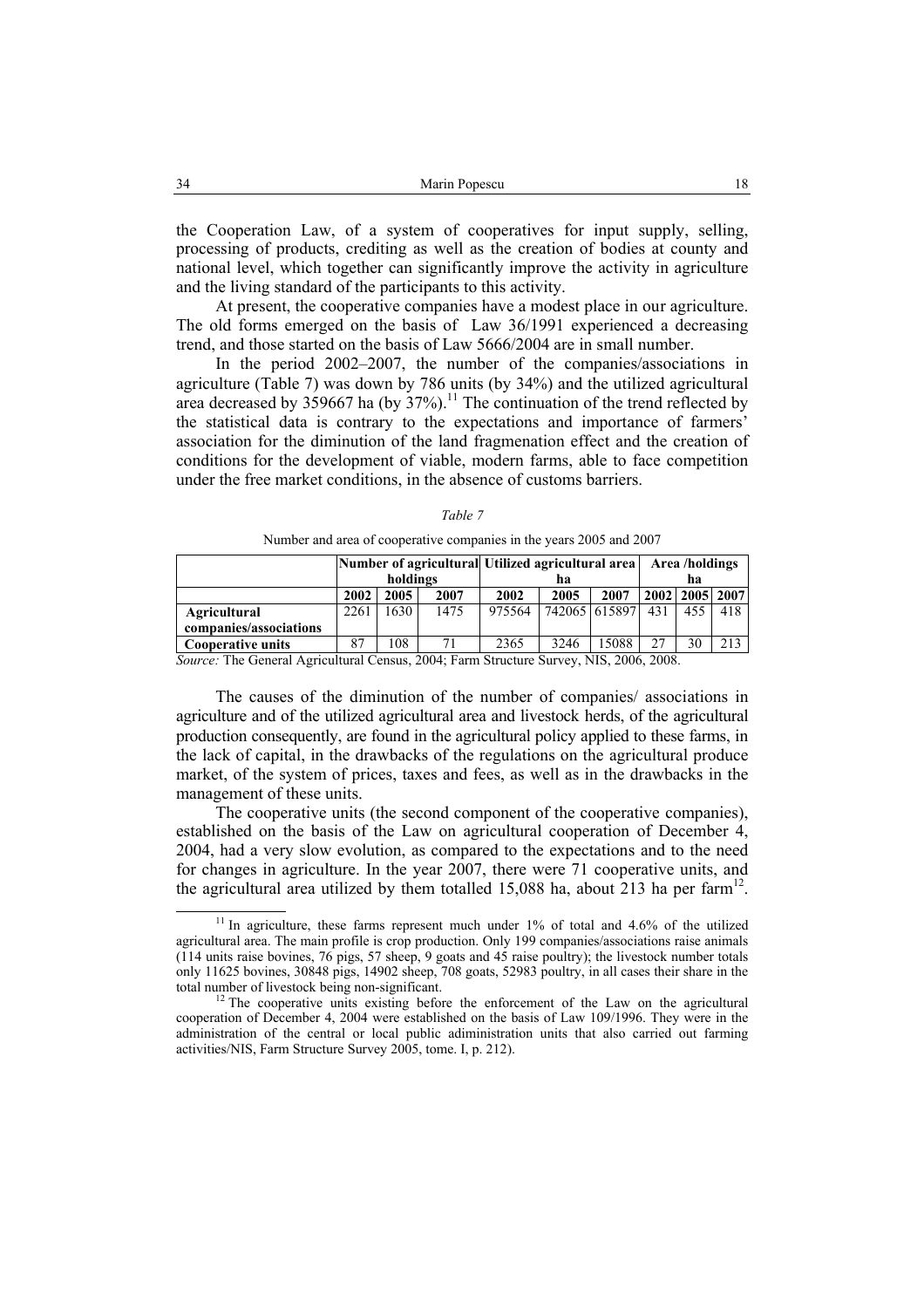Most cooperative units are found in the counties Alba, Ilfov, Braşov, Covasna, Olt and Arad. Out of 71 cooperative units, 60 are are involved only in land operation and 11 have a mixed profile, i.e. both land operation and livestock production.

The development of the cooperative companies results in the improvement of farmers' activities, stimulating the farmers to get associated, helping them to get informed on the legislation issues and on production organization for the market, on the possbility to access non-refundable funds from the European Union, to design programs and the necessary documentation for applying to credits, to overcome the difficulties in the relations with the supppliers and theirs customers.

An important role in the promotion of the associative, cooperative spirit, is played by the increase in the number of producers' groups and their support to adjust their production to the market requirements, to add value to the obtained products, so as to supply the market with quality products and to facilitate the obtaining of non-refundable funds from the European Fund for Rural Development (EFRD).

The measure for the producers' groups (for which few projects were submitted) has in view to encourage farmers association in order to get organized and increase their negotiation power in the agrifood chain, as it is known that that at the end of the chain, the supermarkets and the retail networks are very powerful in comparison with the farmers at the beginning of the chain. By the establishment of producers' groups, by their getting united in the creation of their own post-harvest structure, corresponding to their specific activity of sorting, packaging, storage of products along the food chain, the above-mentioned ratio of forces is changed and better prices and incomes are obtained.

By the above-mentioned ways of action, we have in view the diminution of the total number of agricultural farms and the shift of the load center from the subsistence and semi-subsistence to the commercial, family farms, of physical and economic size which could enable the performant agriculture practice.

### **CONCLUSIONS**

Romania' agriculture has a peripheral position in the European Union as regards the physical size of farms. With 3.5 ha per farm versus 12.6 ha in the EU-27, it is on the penultimate place in the EU. Out of the total of agricultural farms, in Romania 90% have under 5 ha, as against 70% in the EU and they utilize 35.1% of the agricultural area as against 6.5% in the EU; 9.9% of farms have 5–50 ha, as opposed to 29.6% in the EU and utilize 40.0% of the agricultural area as opposed to  $63.8$  in the EU.

The low average area and the farm structure and the structure of the utilized agricultural area by size classes is less favourable for Romania as compared to the EU. As a result, certain changes are absolutely necessary, as follows: diminution of the number of small-sized farms and of the share of their utilized agricultural area in total UAA; increase of the number of medium-sized farms, mainly commercial